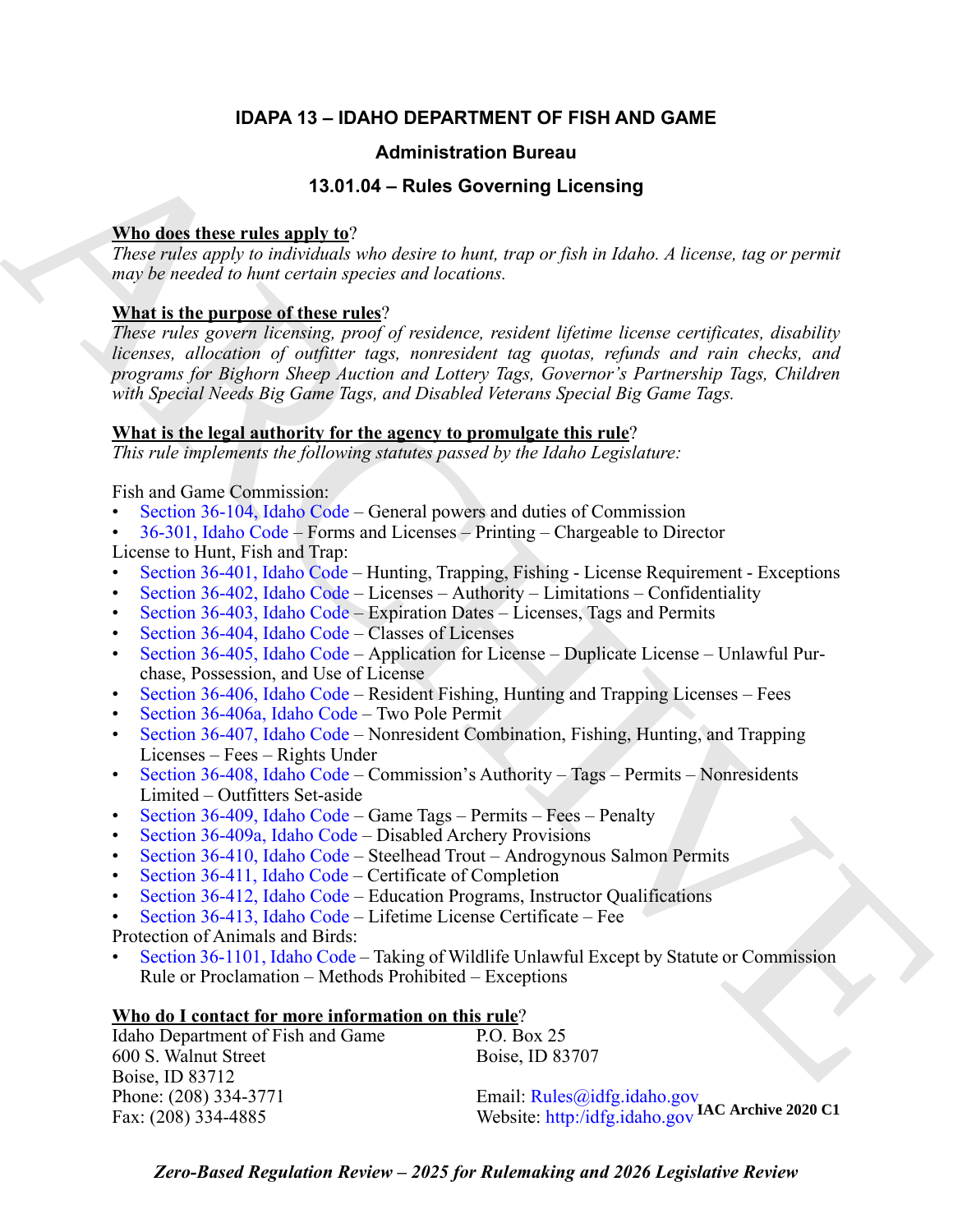# *Table of Contents*

# **13.01.04 – Rules Governing Licensing**

| 13.01.04 - Rules Governing Licensing                                          |  |
|-------------------------------------------------------------------------------|--|
|                                                                               |  |
|                                                                               |  |
|                                                                               |  |
|                                                                               |  |
|                                                                               |  |
|                                                                               |  |
|                                                                               |  |
|                                                                               |  |
| 200. Licenses, Permits, And Tags For Lifetime License Certificate Holders.  6 |  |
|                                                                               |  |
|                                                                               |  |
|                                                                               |  |
|                                                                               |  |
|                                                                               |  |
|                                                                               |  |
|                                                                               |  |
|                                                                               |  |
|                                                                               |  |
|                                                                               |  |
|                                                                               |  |
|                                                                               |  |
|                                                                               |  |
|                                                                               |  |
|                                                                               |  |
|                                                                               |  |
|                                                                               |  |
|                                                                               |  |
| 305. Reasonable Modification Permit For Special Weapon Hunting Seasons.  9    |  |
| 306. Disabled Hunter And Companion: Game Tags, Permits, And Limits.  10       |  |
|                                                                               |  |
|                                                                               |  |
|                                                                               |  |
|                                                                               |  |
|                                                                               |  |
| 501. – 504. (Reserved) …………………………………………………………………………… 13                       |  |
|                                                                               |  |
|                                                                               |  |
|                                                                               |  |
|                                                                               |  |
| 560. Sale Of Unsold Nonresident Deer And Elk Tags As Second Tags.  15         |  |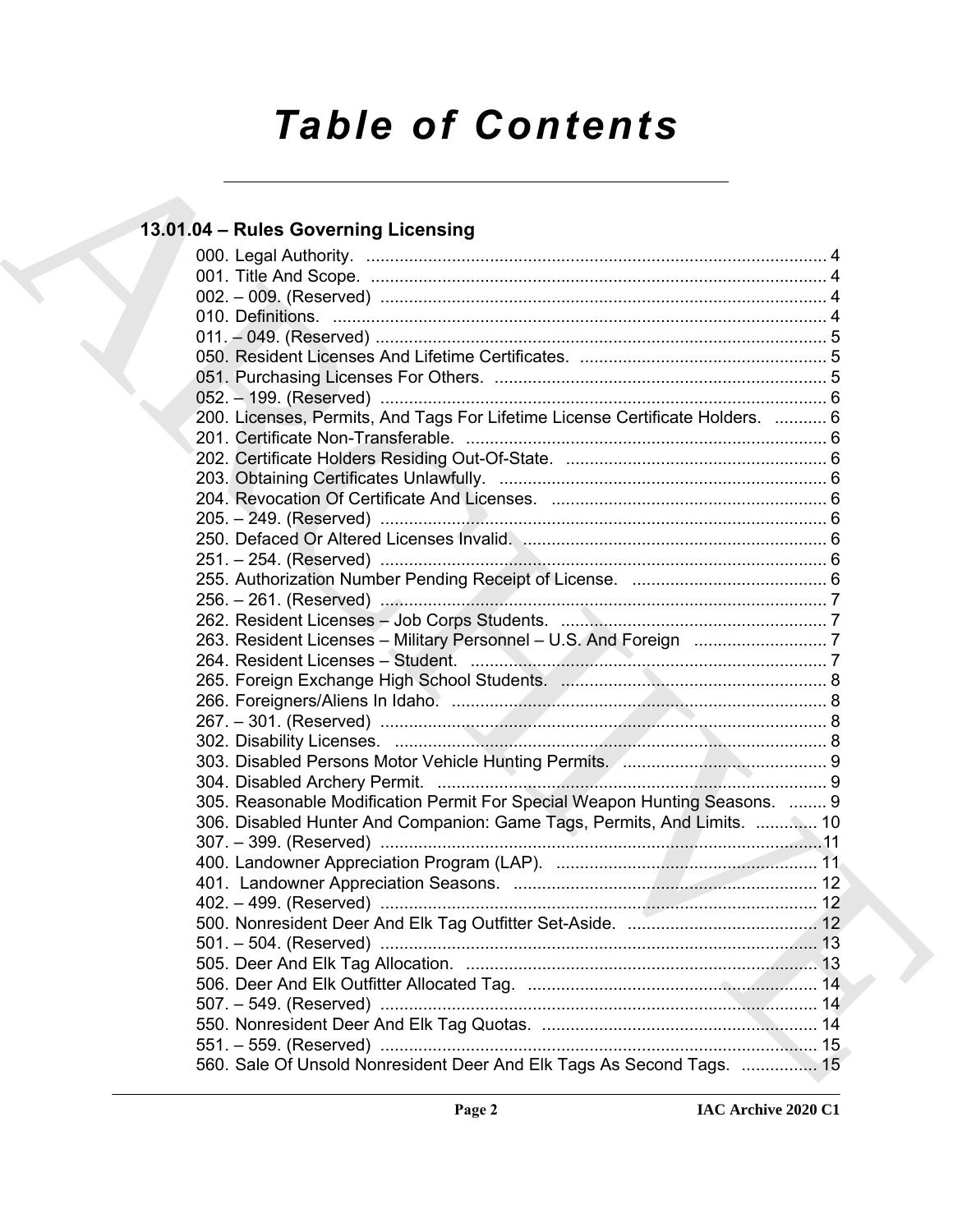# Table of Contents (cont'd)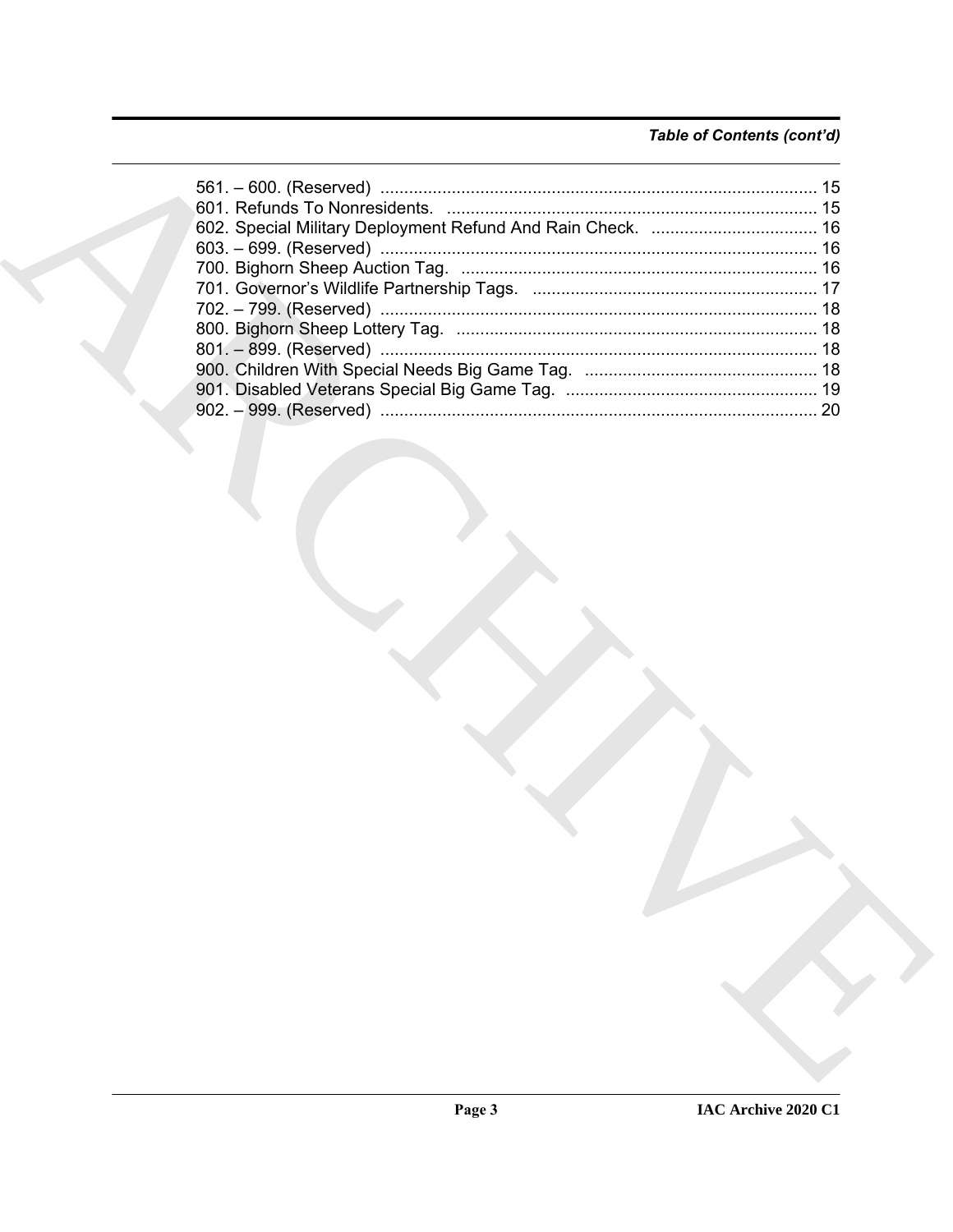# **13.01.04 – RULES GOVERNING LICENSING**

#### <span id="page-3-14"></span><span id="page-3-1"></span><span id="page-3-0"></span>**000. LEGAL AUTHORITY.**

#### <span id="page-3-15"></span><span id="page-3-2"></span>**001. TITLE AND SCOPE.**

#### <span id="page-3-9"></span><span id="page-3-7"></span><span id="page-3-6"></span><span id="page-3-5"></span><span id="page-3-4"></span><span id="page-3-3"></span>**010. DEFINITIONS.**

| 000.                              | LEGAL AUTHORITY.<br>Sections 36-104(b), 36-301, 36-401 through 413, and 36-1101, Idaho Code, authorize the Commission to adopt rules<br>concerning issuance and sales of licenses.                                                                                                                                                                                                                                                                                                                      | $(3-20-20)$ |
|-----------------------------------|---------------------------------------------------------------------------------------------------------------------------------------------------------------------------------------------------------------------------------------------------------------------------------------------------------------------------------------------------------------------------------------------------------------------------------------------------------------------------------------------------------|-------------|
| 001.                              | TITLE AND SCOPE.<br>The title of this chapter for citation is IDAPA 13.01.04, "Rules Governing Licensing." These rules govern licensing.                                                                                                                                                                                                                                                                                                                                                                | $(3-20-20)$ |
| $002. - 009.$                     | (RESERVED)                                                                                                                                                                                                                                                                                                                                                                                                                                                                                              |             |
| 010.                              | <b>DEFINITIONS.</b>                                                                                                                                                                                                                                                                                                                                                                                                                                                                                     |             |
| 01.                               | Authorized Corporate Representative. Any shareholder in a corporation, designated in writing<br>by the corporation as the eligible applicant, who is in actual physical control of the eligible property.                                                                                                                                                                                                                                                                                               | $(3-20-20)$ |
| 02.<br>$(20)$ degrees.            | <b>Blind Person</b> . A blind person has a medically documented loss or impairment of vision and<br>includes any person whose visual acuity with correcting lens does not exceed twenty/two hundred (20/200) in the<br>better eye, or whose vision in the better eye is restricted to a field which subtends an angle of not greater than twenty                                                                                                                                                        | $(3-20-20)$ |
| 03.                               | <b>Domicile</b> . The place where an individual has his true, fixed, permanent home and to which place he<br>has the intention of returning whenever he is absent. An individual can have several dwelling places, but only one (1)<br>domicile. Factors to consider establishing domicile include, but are not limited to:                                                                                                                                                                             | $(3-20-20)$ |
| a.<br>income tax return?          | What address does the person use on tax returns and where does the person file a state resident                                                                                                                                                                                                                                                                                                                                                                                                         | $(3-20-20)$ |
| b.                                | Where is the person registered to vote?                                                                                                                                                                                                                                                                                                                                                                                                                                                                 | $(3-20-20)$ |
| c.                                | Where do the person and his immediate family live?                                                                                                                                                                                                                                                                                                                                                                                                                                                      | $(3-20-20)$ |
| d.                                | Where does the person have his mail sent or forwarded to?                                                                                                                                                                                                                                                                                                                                                                                                                                               | $(3-20-20)$ |
| e.                                | Where does he register his automobiles?                                                                                                                                                                                                                                                                                                                                                                                                                                                                 | $(3-20-20)$ |
| f.                                | Where has the person claimed a homeowner exemption on a personal residence?                                                                                                                                                                                                                                                                                                                                                                                                                             | $(3-20-20)$ |
| g.                                | Where does he have a driver's license?                                                                                                                                                                                                                                                                                                                                                                                                                                                                  | $(3-20-20)$ |
| 04.<br>or 36-1101(b), Idaho Code. | <b>Disabled</b> . A disabled person is defined as a person meeting criteria set forth in Sections 36-406(g),                                                                                                                                                                                                                                                                                                                                                                                            | $(3-20-20)$ |
| 05.<br>corporation.               | Eligible Property. At least three hundred twenty (320) acres of land, excluding any government<br>lands, in one (1) controlled hunt area determined by the Department to be valuable for habitat or propagation<br>purposes for deer, elk, pronghorn, and/or black bear, whether owned by one (1) or more persons, a partnership, or                                                                                                                                                                    | $(3-20-20)$ |
| 06.                               | <b>Landowner</b> . Any person or corporation whose name appears on a deed as the owner of eligible<br>property or whose name appears on a contract for sale of eligible property as the purchaser, and any affiliates,<br>management companies, associated entities, wholly-owned subsidiaries, corporations, or limited liability<br>corporations wherein fifty percent $(50\%)$ or more of the ownership or controlling interest is maintained by a single<br>individual, partnership or corporation. | $(3-20-20)$ |
| 07.                               | Permanent Disability. A medically determinable physical impairment, which a physician has<br>certified that the condition has no expectation for a fundamental or marked change at any time in the future.                                                                                                                                                                                                                                                                                              | $(3-20-20)$ |
| 08.<br>to practice in Idaho.      | Physician. A person licensed to practice medicine pursuant to the Idaho Medical Practice Act<br>(Sections 54-1801 through 54-1820, Idaho Code), or equivalent state licensing authority if the person is not licensed                                                                                                                                                                                                                                                                                   | $(3-20-20)$ |
|                                   |                                                                                                                                                                                                                                                                                                                                                                                                                                                                                                         |             |

<span id="page-3-13"></span><span id="page-3-12"></span><span id="page-3-11"></span><span id="page-3-10"></span><span id="page-3-8"></span>**Section 000 Page 4**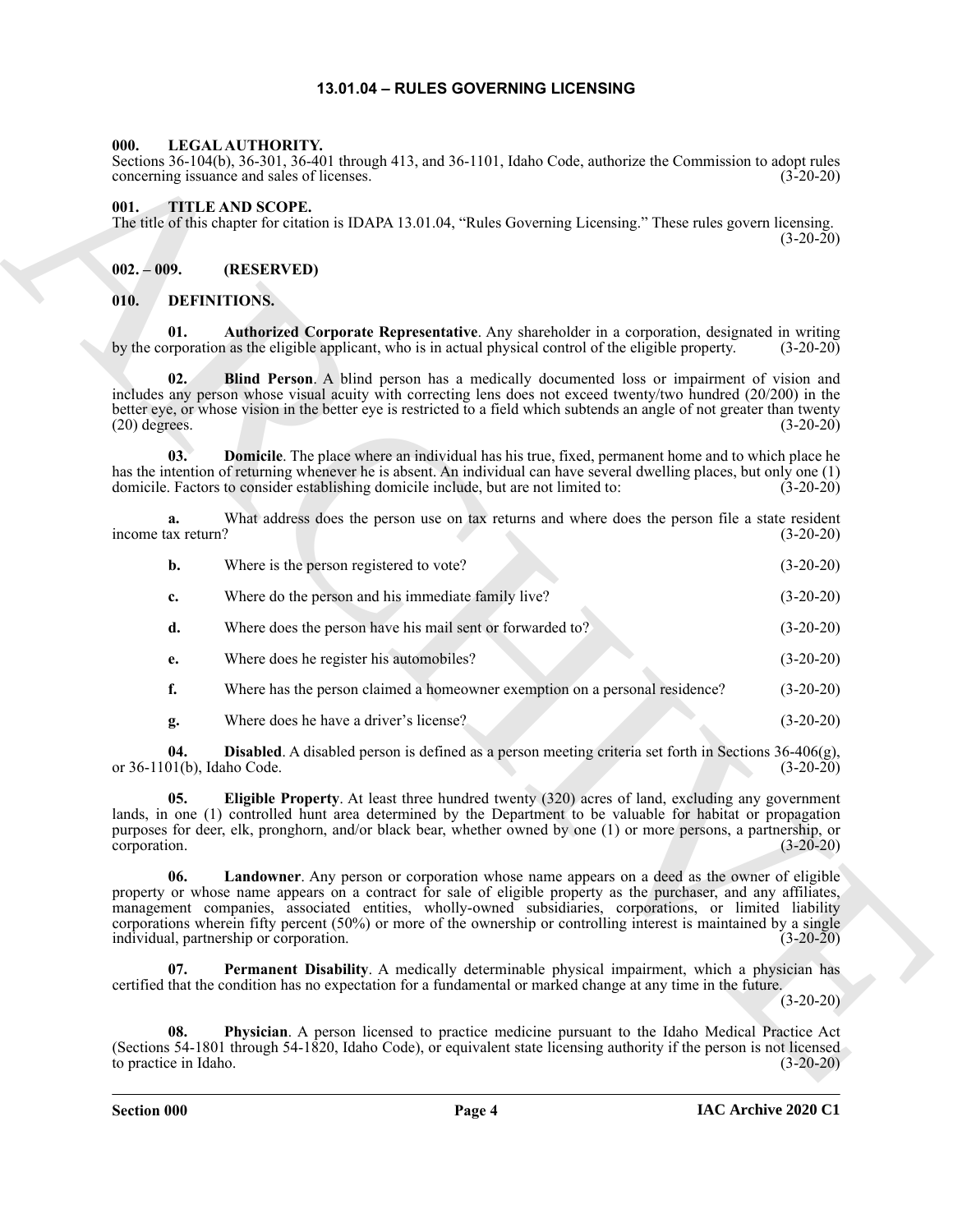| IDAHO ADMINISTRATIVE CODE          | IDAPA 13.01.04                   |
|------------------------------------|----------------------------------|
| <b>Department of Fish and Game</b> | <b>Rules Governing Licensing</b> |

<span id="page-4-7"></span><span id="page-4-3"></span>**09. Resident**. "Resident" is defined in Section 36-202(s), Idaho Code. (3-20-20)

#### <span id="page-4-0"></span>**011. – 049. (RESERVED)**

#### <span id="page-4-1"></span>**050. RESIDENT LICENSES AND LIFETIME CERTIFICATES.**

A person, upon payment of the appropriate fee set forth in Sections 36-413 or 36-416, Idaho Code, and proof of Idaho residence or qualification for resident license privileges, may receive the corresponding resident license or lifetime license certificate under the conditions set forth in this section. (3-20-20)

**01. Proof of Residence**. Resident license and lifetime license certificate applications must be supported by an original or unaltered copy of the following: (3-20-20)

<span id="page-4-9"></span>

| a. | Idaho Driver's License for all persons who drive.              | $(3-20-20)$ |
|----|----------------------------------------------------------------|-------------|
|    | Nondrivers may use other suitable proof of residency, such as: | $(3-20-20)$ |

- i. Idaho Identification Card issued by the Idaho Transportation Department; or (3-20-20)
- ii. Two (2) documents bearing the applicant's name and address, not issued by the applicant, such as: (3-20-20)
- (1) Rent receipts or mortgage statements for previous six (6) months; (3-20-20)
- (2) Home utility bills for previous six (6) months; (3-20-20)
- (3) A notarized statement from an employer on business letterhead; (3-20-20)
- (4) Proof of voter registration dated six months prior; (3-20-20)

**c.** For persons under eighteen (18) years of age who do not have an Idaho Driver's license or Idaho ation Card: (3-20-20) Identification Card:

i. For lifetime license certificates: a certified copy of the minor's birth certificate, and proof of Idaho y of one (1) parent or legal guardian in accordance with this subsection. (3-20-20) residency of one  $(1)$  parent or legal guardian in accordance with this subsection.

ii. For annual or shorter-term licenses: proof of Idaho residency of one (1) parent or legal guardian in accordance with this subsection and attestation by the parent or legal guardian of the minor's identity. (3-20-20)

<span id="page-4-10"></span><span id="page-4-8"></span>**02. Verification of Idaho Residency**. The Department may investigate and verify that the information submitted by the applicant as to Idaho residency is true and correct. (3-20-20)

**Considered of Fish and Game**<br> **Considered the solution of School 19 (added in Section 19 (2012), that<br>
(B). Readen Considered The solution of the solution of the solution of the solution of the solution of the solution o 03. Application by Telephone or Electronic Methods**. Application for annual or shorter term licenses may be made by telephone or other electronic methods, provided the applicant supplies the number from a valid license or identification card issued by the Idaho Transportation Department. (3-20-20)

<span id="page-4-11"></span>**04. Applications for Lifetime License Certificates**. Applications for lifetime license certificates will be made on a form prescribed by the Department and may only be submitted either in person at a Department office or by mail to the Department at P.O. Box 25, Boise, ID 83707.

#### <span id="page-4-4"></span><span id="page-4-2"></span>**051. PURCHASING LICENSES FOR OTHERS.**

**01. Resident Licenses**. A resident may purchase a license for the resident's spouse or child under the age of eighteen (18) living in the same household, provided that the purchaser presents proof of residence for the person who will hold the license. (3-20-20)

<span id="page-4-6"></span><span id="page-4-5"></span>**02.** Nonresident Licenses. A person may purchase a nonresident license for another person because no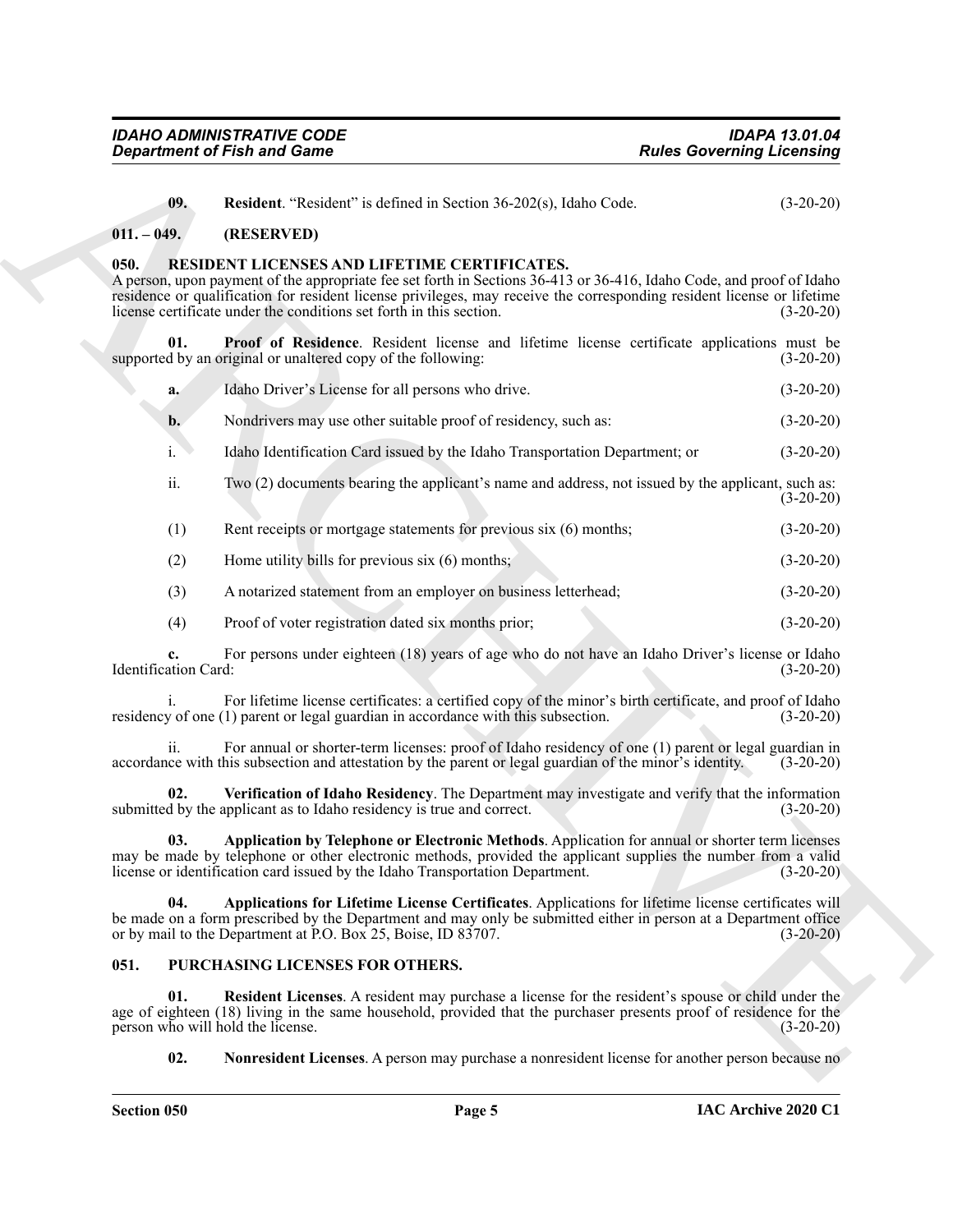#### *IDAHO ADMINISTRATIVE CODE IDAPA 13.01.04 Department of Fish and Game*

residency certification is necessary. (3-20-20)

<span id="page-5-21"></span>**03. Lifetime License Certificates**. If the lifetime license certificate is being purchased for a person other than the one submitting the application, the purchaser must provide proof of residence for the intended recipient of the lifetime license certificate in accordance with Section 050 of these rules. (3-20-20)

#### <span id="page-5-0"></span>**052. – 199. (RESERVED)**

#### <span id="page-5-17"></span><span id="page-5-1"></span>**200. LICENSES, PERMITS, AND TAGS FOR LIFETIME LICENSE CERTIFICATE HOLDERS.**

<span id="page-5-18"></span>**01.** Licenses. Authorized lifetime license certificate holders will be issued the appropriate tion, hunting, or fishing license annually, provided they are eligible for said license. (3-20-20) combination, hunting, or fishing license annually, provided they are eligible for said license.

<span id="page-5-19"></span>**02. Permits and Tags**. The certificate holder has the responsibility to obtain any appropriate permit or game tag.  $(3-20-20)$ 

#### <span id="page-5-15"></span><span id="page-5-2"></span>**201. CERTIFICATE NON-TRANSFERABLE.**

Neither the lifetime license certificate nor the annual licenses are transferable. The fee paid is not refundable under any circumstances. (3-20-20)

# <span id="page-5-12"></span><span id="page-5-3"></span>**202. CERTIFICATE HOLDERS RESIDING OUT-OF-STATE.**

<span id="page-5-14"></span>**01. Validity**. The lifetime license certificate does not become invalid if the certificate holder subsequently resides outside the state of Idaho. (3-20-20)

**02. Effect of Subsequent Change in Residency**. Should the certificate holder subsequently become a nonresident, the following applies: (3-20-20)

<span id="page-5-13"></span>**a.** The holder may only purchase permits, and tags at the nonresident fee. (3-20-20)

**b.** The holder will be treated as a resident for purposes of controlled hunt applications and limits or quotas on the number of tags or permits based on resident/non-resident status. (3-20-20)

<span id="page-5-20"></span>**c.** The holder will be entitled to resident bag and possession limits. (3-20-20)

#### <span id="page-5-4"></span>**203. OBTAINING CERTIFICATES UNLAWFULLY.**

**Equation of Fish and Games**<br> **Rober Goodwing Licenship (Excelsion**)<br>
Scale of the anti-section coefficience of the latter issue coefficiency in the specifical state of the anti-<br>
specific in the anti-section of the speci It is unlawful for any person to obtain, use or possess, or attempt to obtain, use or possess a lifetime license certificate by fraud, deceit or misrepresentation. All licenses including lifetime license certificates unlawfully obtained shall be seized and shall become null and void. Any fees paid will not be refunded. (3-20-20)

#### <span id="page-5-22"></span><span id="page-5-5"></span>**204. REVOCATION OF CERTIFICATE AND LICENSES.**

A lifetime license and the rights of a lifetime license certificate holder to obtain a license may be revoked pursuant to Section 36-1402, and Chapter 15, Title 36, Idaho Code. (3-20-20)

#### <span id="page-5-6"></span>**205. – 249. (RESERVED)**

#### <span id="page-5-16"></span><span id="page-5-7"></span>**250. DEFACED OR ALTERED LICENSES INVALID.**

Any license that is defaced, altered, or tampered with will be invalid from the date and time of issuance. It is unlawful to use or attempt to use any license that has been defaced, tampered with, or altered. Evidence of defacing, tampering, or altering includes but is not limited to tears or erasures or typeovers to the license stock. (3-20or altering includes but is not limited to tears or erasures or typeovers to the license stock.

#### <span id="page-5-8"></span>**251. – 254. (RESERVED)**

# <span id="page-5-10"></span><span id="page-5-9"></span>**255. AUTHORIZATION NUMBER PENDING RECEIPT OF LICENSE.**

<span id="page-5-11"></span>**01. Authorization Number**. A person applying by telephone or other electronic method will receive an authorization number assigned as directed by the Department. (3-20-20)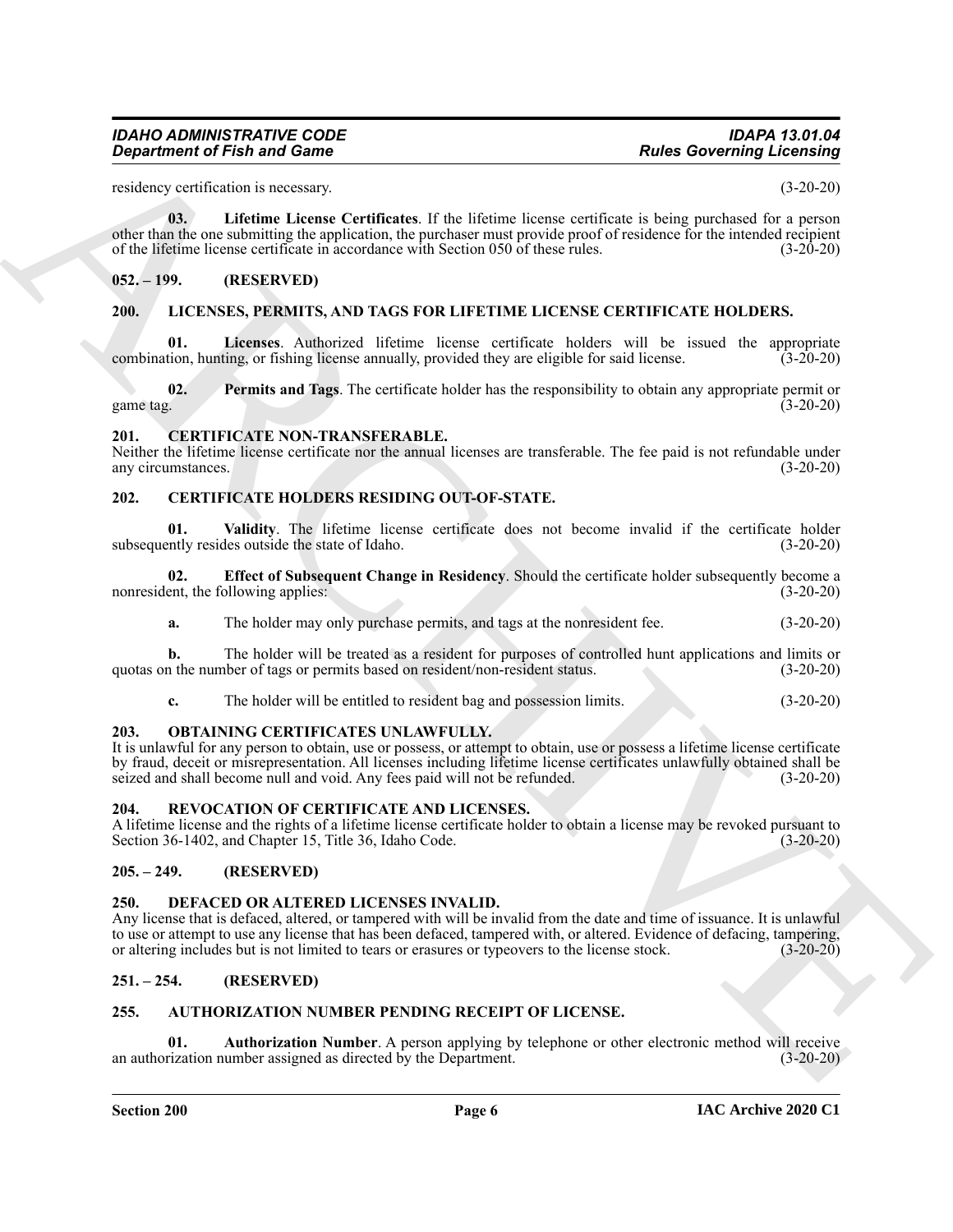*Great freehold of Fish and Game*<br> **Consistence of Fish and Game**<br> **Consistence of Fish and Game**<br> **Consistence of Fish and Game Card in Lieu of Liesman, The subset and constraints make the subset of the phase<br>
<b>Consist 02. Authorization Number Used in Lieu of License**. The authorization number provided to telephone applicants may be used in lieu of the actual license only by the individual for whom the license was purchased. When used in lieu of a license, the person must carry government-issued identification and present such identification and provide the authorization number to comply with Section 36-1201, Idaho Code. The authorization number may be used for not more than fourteen (14) calendar days from the date of issue, except authorization numbers for shortterm licenses are valid only for the stated term from the beginning effective date of the license. This allows the authorization-number holder to hunt or fish during the time period it takes to mail the license to the individual. Thereafter, the individual must have in possession the appropriate signed license to hunt or fish. (3-20-20)

<span id="page-6-6"></span><span id="page-6-5"></span>**03. Violation**. It is a violation to hunt and fish with an invalid authorization number or an authorization number issued to another person. (3-20-20)

<span id="page-6-4"></span>**04. Authorization Number Only Eligible for Certain Activities**. The authorization number may be used only for those hunting or fishing activities that do not require a license, tag, or permit to be notched or attached to a carcass.  $(3-20-20)$ 

# <span id="page-6-0"></span>**256. – 261. (RESERVED)**

# <span id="page-6-7"></span><span id="page-6-1"></span>**262. RESIDENT LICENSES – JOB CORPS STUDENTS.**

A Job Corps student may obtain a resident fishing license pursuant to Section 36-202(s)4, Idaho Code, provided the student presents certification of current enrollment at a Job Corps Center in Idaho signed by the Center director. (3-20-20)

# <span id="page-6-2"></span>**263. RESIDENT LICENSES – MILITARY PERSONNEL – U.S. AND FOREIGN**

#### <span id="page-6-8"></span>**01. Nonresident Eligibility**. (3-20-20)

**a.** A nonresident member of the Armed Forces of the United States or a foreign country may obtain a resident license pursuant to Section 36-202(s)(3), provided the service member presents a copy of assignment orders (in official form appropriate for the branch of service, such as "Request and Authorization for Permanent Change of Station-Military") that indicate the member is on active duty with a permanent duty station in Idaho at the time of license application. The nonresident active duty member's spouse and dependent children less than eighteen (18) years of age may obtain a resident license, provided they present a copy of the assignment orders and documentation they are member of the active duty member's household in Idaho. (3-20-20)

**b.** Members of the Armed forces who are not residents of the state, and who are stationed or domiciled in Idaho for fewer than thirty (30) days immediately preceding application are not eligible for resident licenses or a military furlough license and must purchase nonresident licenses and tags. (3-20-20)

**c.** Discharged servicemembers who were not residents of the state of Idaho at the time of their induction or enlistment, or who have not been stationed within the state of Idaho for a period of at least six (6) months prior to their discharge are not entitled to resident licenses until they have domiciled in this state for a period of six (6) months. The Department will rely on Discharge Form DD214 (or official successor form certifying release or discharge from active duty) for the home of record. (3-20-20)

<span id="page-6-9"></span>**d.** Civilian employees of the military who are not Idaho residents are not eligible for resident licenses.  $(3-20-20)$ 

**02. Resident**. Idaho residents who are in the military service of the United States and maintain Idaho as their official home of residence are eligible to purchase a resident license or obtain a military furlough license, pursuant to Section 36-202(s)(2), provided they provide a current leave and earnings statement or other proof identifying Idaho as their official state of residence. The service member's spouse and dependent children less than eighteen (18) years of age living in the service member's household may purchase resident licenses. (3-20-20)

# <span id="page-6-10"></span><span id="page-6-3"></span>**264. RESIDENT LICENSES – STUDENT.**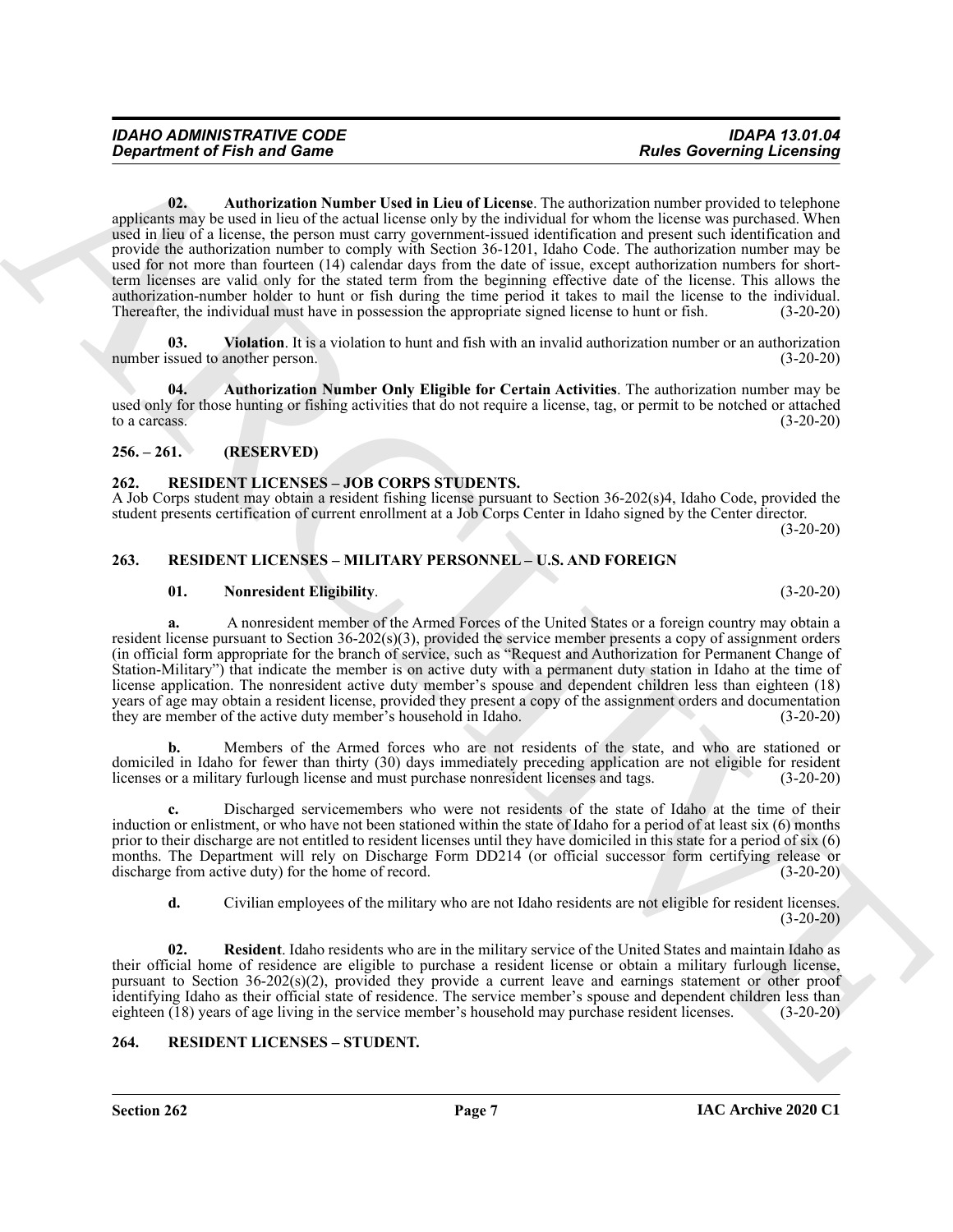| <b>IDAHO ADMINISTRATIVE CODE</b>   | <b>IDAPA 13.01.04</b>            |
|------------------------------------|----------------------------------|
| <b>Department of Fish and Game</b> | <b>Rules Governing Licensing</b> |

<span id="page-7-9"></span>**01.** Absent Full-time Student. Pursuant to Section 36-202(s)1, Idaho Code, an Idaho resident who is a full-time student of an out-of-state institution of learning, paying nonresident tuition or otherwise not claiming residency in another state, is entitled to receive a resident license, for a period not to exceed five (5) years, even though the student is not physically present in Idaho continuously for a period of six (6) months preceding his application for such license. (3-20-20)

<span id="page-7-10"></span>**02. Temporarily Present**. Students who are temporarily present within the state of Idaho while exercising residency privileges in another state or country are not eligible to purchase resident licenses. (3-20-20)

#### <span id="page-7-7"></span><span id="page-7-0"></span>**265. FOREIGN EXCHANGE HIGH SCHOOL STUDENTS.**

Pursuant to Section 36-202(s), Idaho Code, any foreign exchange student enrolled in an Idaho high school may obtain a resident fishing license, provided the student presents proof of Idaho high school enrollment and a copy of the U.S. Immigration document or other government document showing "J-1" student classification. All other foreign students are nonresidents. (3-20-20)

#### <span id="page-7-8"></span><span id="page-7-1"></span>**266. FOREIGNERS/ALIENS IN IDAHO.**

Foreigners residing in the state on a temporary visa are not eligible for a resident license. Persons residing in the state who present a valid permanent visa or a currently pending application for U.S. citizenship are eligible for a resident license if they have been domiciled within Idaho for six (6) months with a bona fide intent to remain. (3-20-20)

#### <span id="page-7-2"></span>**267. – 301. (RESERVED)**

#### <span id="page-7-4"></span><span id="page-7-3"></span>**302. DISABILITY LICENSES.**

Disability licenses include: Disabled Combination, Disabled Hunting, Disabled Fishing, Disabled American Veterans Combination, Disabled American Veterans Hunting, Disabled American Veterans Fishing, and Nonresident Disabled American Veterans Hunting.

<span id="page-7-5"></span>**01.** Attestation to Disability. No person may misrepresent any information to obtain a disability (3-20-20) license.  $(3-20-20)$ 

<span id="page-7-6"></span>**02. Documentation for Eligibility**. To obtain a disability license, an applicant must present, to a Department office or vendor, or by mail to the Department, one (1) of the following: (3-20-20)

**a.** A benefit verification letter from the Social Security Administration in the individual's name showing that the applicant is receiving SSI (Supplemental Security Income) or SSDI benefits for the current year; (3-20-20)

**b.** A letter from the Railroad Retirement board verifying disability status dated within three (3) years preceding the application for a disabled license; (3-20-20)

**c.** A letter, of any date prior to license application, from the Veterans Affairs office verifying a service-connected disability rating of forty percent (40%) or greater. Such documentation will be required only for the initial application and will not be required for subsequent disability license application. Applicants for nonresident Disabled American Veteran licenses must support their applications with this form of documentation.

 $(3-20-20)$ 

**d.** A current year's letter from the Veterans Affairs office showing an individual is receiving a nonservice-connected pension. (3-20-20)

*Department of Friedrich* State Simulation Compute System 35-202/cd, *Color Computer System State Simulation Computer System State Simulation Computer System State Simulation Computer System State Simulation Computer S* **e.** Certification of permanent disability on a form prescribed by the Department, completed and signed by the applicant's physician, physician assistant, or nurse practitioner, also signed by the applicant, stating which of the criteria set forth in Subsection 010.04 of this rule, qualifies the applicant as permanently disabled and why. If the physician, physician assistant, or nurse practitioner is not licensed to practice in Idaho, a copy of the physician, physician assistant, or nurse practitioner's medical license must accompany the application. (3-20-20)

**f.** A valid Idaho driver's license if the individual meets the disability requirements of Section 49- 117(7)(b), Idaho Code, and the driver's license is appropriately marked as disabled. (3-20-20)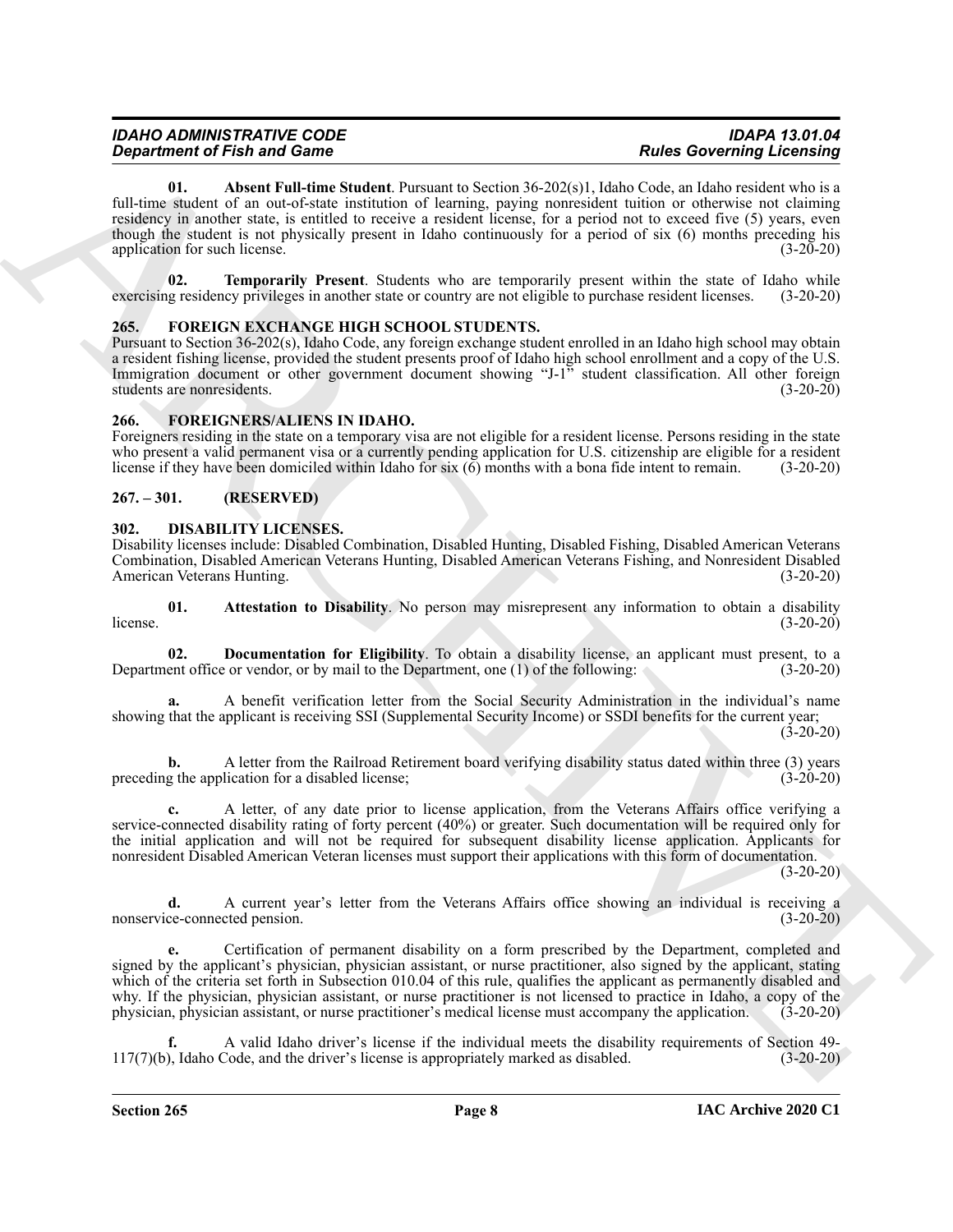*Department of Fish and Game* 

# <span id="page-8-0"></span>**303. DISABLED PERSONS MOTOR VEHICLE HUNTING PERMITS.**

# <span id="page-8-7"></span><span id="page-8-6"></span>**01. Applications for Disabled Motor Vehicle Hunting Permits**. (3-20-20)

**a.** Applications for disabled motor vehicle hunting permits will be on a form prescribed by the Department, completed and signed by the applicant, or an individual may present their valid Idaho driver's license in lieu of the prescribed Department form if the individual meets the disability requirements of Section 49-117(7)(b), Idaho Code, except for blindness, and the driver's license is appropriately marked as disabled. (3-20-20)

**Equation of Fish and Game<br>
310. Displaced and Game<br>
310. Displaced and Game<br>
310. Displaced and Game<br>
410. Application for Phashel Motor Velick Limiting Permits.<br>
11. Application for Phashel Motor Velick Limiting Permits b.** Each application submitted on the Department form shall be accompanied by certification from the applicant's physician, physician assistant, or nurse practitioner stating which of the criteria set forth in Section 36- 1101, Idaho Code, qualifies the applicant and why, along with the applicant's certification that the applicant is capable of holding and firing, without assistance from other persons, legal hunting equipment. If the physician, physician assistant, or nurse practitioner is not licensed to practice in Idaho, a copy of the physician, physician assistant, or nurse practitioner's medical license must accompany the application. Physicians, physician assistants, or nurse practitioners must check the appropriate box for short-term or long-term disability on the application. If the disability is short term and physical mobility is expected to improve, the physician, physician assistant, or nurse practitioner must include a date when the disability is expected to end. (3-20-20)

#### <span id="page-8-8"></span>**02. Disabled Motor Vehicle Hunting Permits**. (3-20-20)

**a.** Disabled motor vehicle hunting permits will expire no later than December 31 of the fifth year following the date of issuance. (3-20-20)

**b.** The permit shall be prominently displayed on any vehicle from which the person is hunting, on the driver's side of the dashboard of the parked vehicle, suspended from the rearview mirror, or otherwise displayed so as to be in plain view of any person looking at the vehicle or through any windshield. (3-20-20) to be in plain view of any person looking at the vehicle or through any windshield.

#### <span id="page-8-1"></span>**304. DISABLED ARCHERY PERMIT.**

#### <span id="page-8-4"></span><span id="page-8-3"></span>**01. Applications for Disabled Archery Permits**. (3-20-20)

**a.** Applications for disabled archery permits will be completed on a form prescribed by the ent signed by the applicant. (3-20-20) Department signed by the applicant.

**b.** Each application shall be accompanied by certification from the applicant's physician, physician assistant, or nurse practitioner stating that the applicant has a permanent disability whereby he does not have use of one (1) or both of his arms or hands, along with the applicant's certification that the applicant is capable of holding and firing, without assistance from other persons, a bow or crossbow. If the physician, physician assistant, or nurse practitioner is not licensed to practice in Idaho, a copy of the physician, physician assistant, or nurse practitioner's medical license must accompany the application. (3-20-20)

#### <span id="page-8-5"></span>**02. Disabled Archery Permits**. (3-20-20)

**a.** Disabled archery permits expire on December 31 of the fifth year following the date of issuance.  $(3-20-20)$ 

**b.** The disabled archery permit shall be carried on the person of anyone participating in an archery son with the use of a crossbow and produced upon officer request. (3-20-20) only season with the use of a crossbow and produced upon officer request.

**c.** The disabled archery permit authorizes the holder thereof to participate in an archery only hunt with the use of a crossbow or a device attached that holds a bow at partial or full draw or a low magnification scope (magnification no greater than four (4) power) containing battery-powered or tritium-lighted reticles. (3-20-20)

# <span id="page-8-9"></span><span id="page-8-2"></span>**305. REASONABLE MODIFICATION PERMIT FOR SPECIAL WEAPON HUNTING SEASONS.**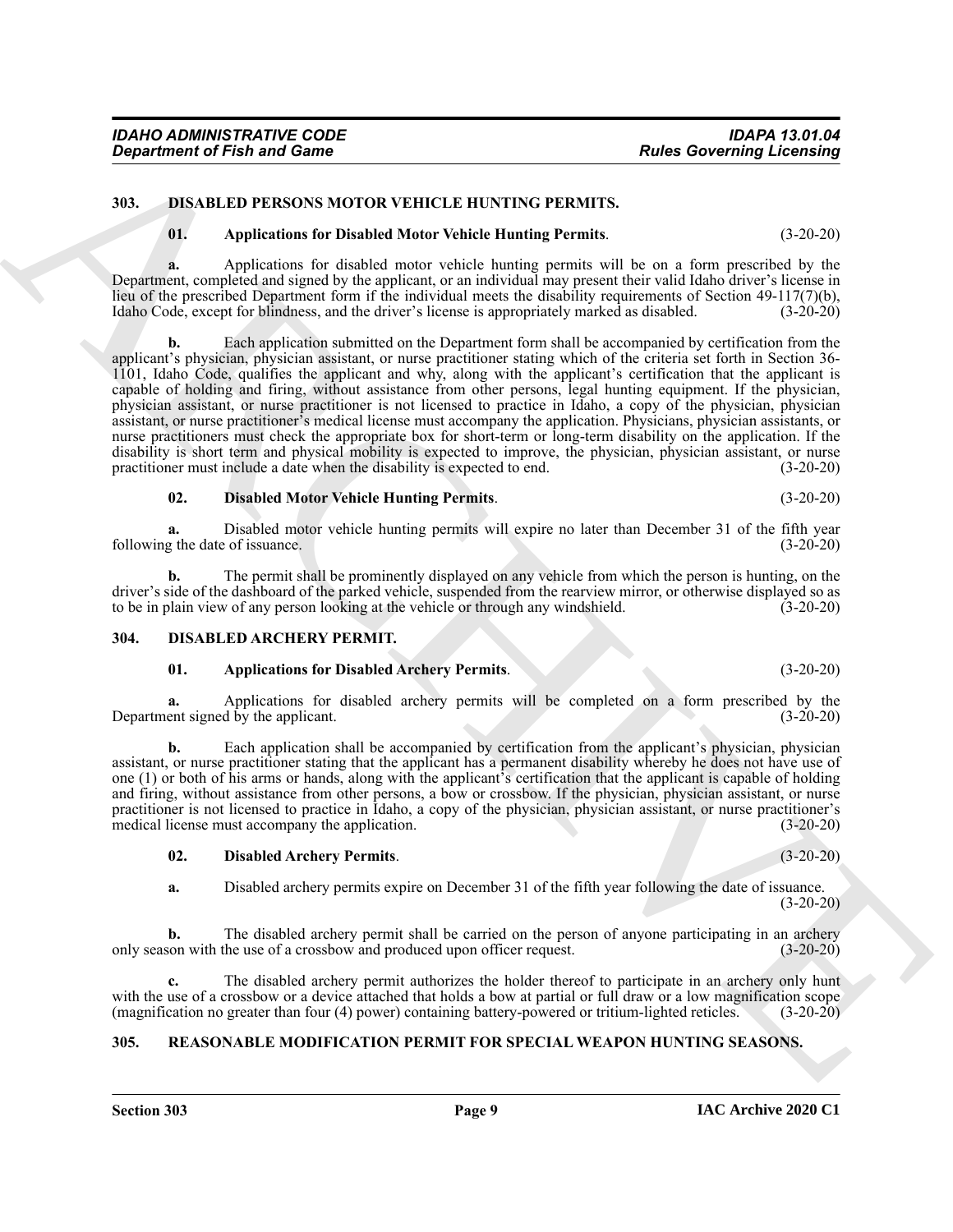#### <span id="page-9-7"></span>**01. Applications for Reasonable Modification Permits for Special Weapon Hunting Seasons**. (3-20-20)

**a.** Applications for reasonable modification permits will be on a form prescribed by the Department. (3-20-20)

Generation of Fish and Games<br>
0. Applications for the Dosemande Modification Permits for Street Oceaning Lecensing Lecensing<br>
4. Applications for Assemblance Remits of Museumann Commits for Successive Street Oceaning Secu **b.** Each application submitted on the Department form shall be accompanied by certification from the applicant's physician, physician assistant, or nurse practitioner stating the criteria limiting the applicant's ability to participate without special accommodation, along with the applicant's certification that the applicant is capable of holding and firing, without assistance from other persons, legal firearms or archery equipment. If the physician, physician assistant, or nurse practitioner is not licensed to practice in Idaho, a copy of the physician, physician assistant, or nurse practitioner's medical license must accompany the application. Physicians, physician assistants, or nurse practitioners must check the appropriate box for short-term or long-term disability on the application, and for short-term disability, include a date when the disability is expected to end. (3-20-20)

**c.** Each application must identify the equipment accommodation requested, and explain how the requested accommodation will allow the applicant to participate in the special weapon hunt without enhancing their abilities beyond the limitations and purpose of the special weapon hunt. (3-20-20)

<span id="page-9-8"></span>**02. Reasonable Modification Permits for Special Weapon Hunting Seasons**. (3-20-20)

**a.** Reasonable modification permits will expire no later than December 31 of the fifth year following of issuance. (3-20-20) the date of issuance.

**b.** The Department will make its determination based on the reasonableness of the accommodation and its consistency insofar as possible with all provisions guiding other participants in the special weapon hunting season. The Department has discretion to deny the application as unreasonable in light of restrictions for other participants in the hunt, or set a modification different from the modification requested. (3-20-20) participants in the hunt, or set a modification different from the modification requested.

<span id="page-9-3"></span><span id="page-9-1"></span>**c.** A copy of the permit shall be carried by the person while hunting in any special weapon hunt. (3-20-20)

# <span id="page-9-0"></span>**306. DISABLED HUNTER AND COMPANION: GAME TAGS, PERMITS, AND LIMITS.**

**01. Assistance of Disabled Hunter by Designated Companion**. Any disabled hunter possessing a valid disability license, disabled motor vehicle or disabled archery permit, as provided in Sections 302 through 304, or who is a disabled veteran participating in a hunt as provided in Section 36-408(7), Idaho Code, may be accompanied by a designated companion who may assist the disabled hunter with taking wildlife. (3-20-20)

<span id="page-9-4"></span>**02. Excepted From Game Tag or Game Permit Possession Only**. The companion assisting a disabled hunter is excepted from game tag or permit possession to take game wounded by a disabled hunter. All other applicable rules governing the taking of wildlife apply to the companion, including possession of a valid hunting license and any applicable weapons permit (archery or muzzleloader) for the hunt. (3-20-20)

<span id="page-9-5"></span>**03. Validation and Attachment of Tag**. The companion to a disabled hunter may validate and attach the disabled hunter's game tag or permit in accordance with applicable rules (IDAPA 13.01.08, Rules Governing the Taking of Big Game Animals, or IDAPA 13.01.09, Rules Governing the Taking of Game Birds). (3-20-20)

<span id="page-9-2"></span>**04. Accompanying the Disabled Hunter**. The companion must accompany the disabled hunter while hunting. Once a disabled hunter has wounded game, the hunter's companion does not need to be accompanied by the disabled hunter while taking game wounded by the disabled hunter or while tagging or retrieving downed game on behalf of the disabled hunter. (3-20-20)

<span id="page-9-6"></span>**05. Written Statement of Designation**. While taking wounded or killed game to assist a disabled hunter, the companion to a disabled hunter must possess a written statement from the disabled hunter designating that person as the disabled hunter's companion, signed by the disabled hunter including the disabled hunter's name, address, hunting license number, any applicable tag or permit number, and the dates of designation as a companion. If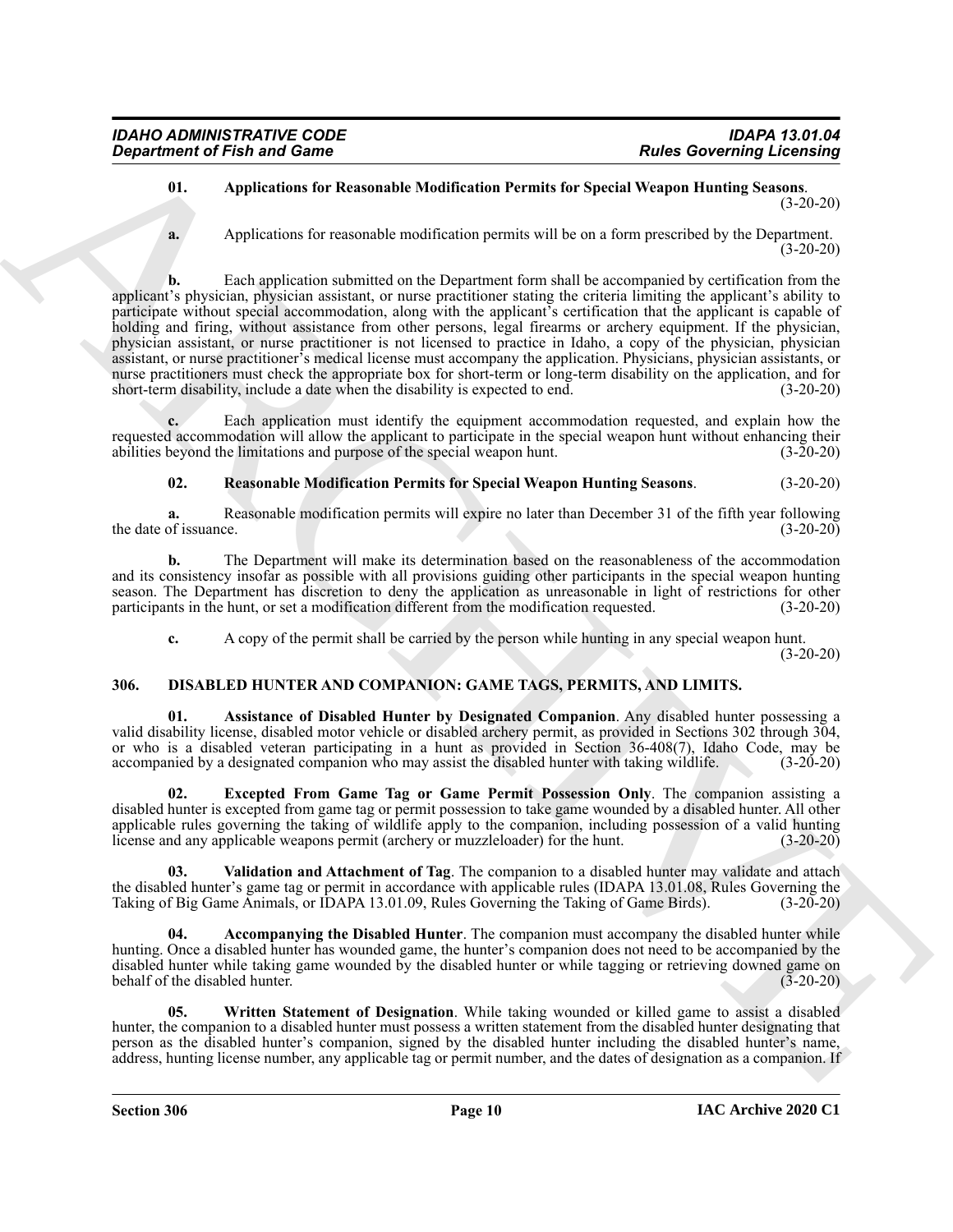#### *IDAHO ADMINISTRATIVE CODE IDAPA 13.01.04 Department of Fish and Game*

a companion to a disabled hunter transports any wildlife on behalf of a disabled hunter, a proxy statement is required<br>in accordance with Section 36-502, Idaho Code. (3-20-20) in accordance with Section 36-502, Idaho Code.

<span id="page-10-2"></span>**06. Companion's Possession Limit**. Any wounded game killed, or game tagged or retrieved, by a designated companion on behalf of a disabled hunter counts against the disabled hunter's possession limit and does not count against the companion's possession limit. (3-20-20)

<span id="page-10-3"></span>**07. Disabled Hunter Considered for Violation**. The disabled hunter in possession of the valid game tag or permit is considered the hunter for violation of waste or destruction of wildlife under Section 36-1202, Idaho Code. (3-20-20)

#### <span id="page-10-0"></span>**307. – 399. (RESERVED)**

#### <span id="page-10-1"></span>**400. LANDOWNER APPRECIATION PROGRAM (LAP).**

#### <span id="page-10-8"></span><span id="page-10-4"></span>**01. Property and Landowner Registration**. (3-20-20)

**a.** Only landowners who have registered their eligible property with the Department are eligible to apply for LAP controlled hunt tags for deer, elk, pronghorn, and/or black bear. Registered landowners must notify the Department of any changes in property ownership or eligibility. (3-20-20)

**b.** Registration of an eligible property and landowner applicant will be on a form prescribed by the Department. The landowner must submit the registration form; a copy of the deed(s) and the most recent tax assessment(s) describing the eligible property and showing the name(s) of the owner(s); and a map of the eligible property to the Department regional office. Department personnel will certify the registration and land description and return a copy to the landowner. (3-20-20)

**c.** If the person registering is an authorized corporate or partnership representative, the registration will include written verification from the board of directors, partnership, or an officer of the corporation, other than himself, verifying that he is authorized to register the property and eligible applicants. (3-20-20) (3-20-20)

<span id="page-10-6"></span>**02. Hunt Areas**. LAP controlled hunt tags will be issued only for those controlled hunt areas designated by the Commission as eligible for such tags. (3-20-20)

<span id="page-10-9"></span>**03. Tag Eligibility**. Landowners may receive LAP controlled hunt tags only for the species and sex that use the eligible property and only for LAP hunt areas in which the registered property is located. (3-20-20)

<span id="page-10-5"></span>**04. Controlled Hunt Applications**. Applications for LAP controlled hunt tag(s) will be on a form prescribed by the Department. (3-20-20)

**Experimental Friedrich Construction** any validie on behind the sheets Governing Licensing<br>
in account of Friedrich Construction and the sheet of states and the sheet of the sheet of the sheet of the sheet of the sheet of **a.** Applications from landowners with six hundred forty (640) acres or more will be accepted on or after June 15 of each year. Applications submitted in person or mailed to the Department main office or any Regional Office, postmarked not later than July 15 of each year, will be entered in the random drawing for LAP controlled hunt tags. Each application will be entered in the random drawing one (1) time based upon each six hundred and forty (640) acres of eligible property registered by the landowner that are within the LAP controlled hunt area. For example, if a landowner has six thousand four hundred (6,400) eligible acres, the application will be entered into the random drawing ten (10) times. (3-20-20)

**b.** One (1) application may be submitted by a landowner with eligible property consisting of six hundred forty (640) acres to four thousand nine hundred ninety-nine (4,999) acres. A second application may be submitted for eligible property consisting of five thousand  $(5,000)$  acres or more. (3-20-20)

<span id="page-10-7"></span>**05. Left Over Tags**. Landowners with eligible property consisting of three hundred twenty (320) acres or more may apply for left-over tags following the random draw. Written applications will be accepted beginning on the first business day on or after August 15 of each year on a first-come, first-served basis, provided they are accompanied by the appropriate application fee as specified in Section 36-416, Idaho Code.  $(3-20-20)$ accompanied by the appropriate application fee as specified in Section 36-416, Idaho Code.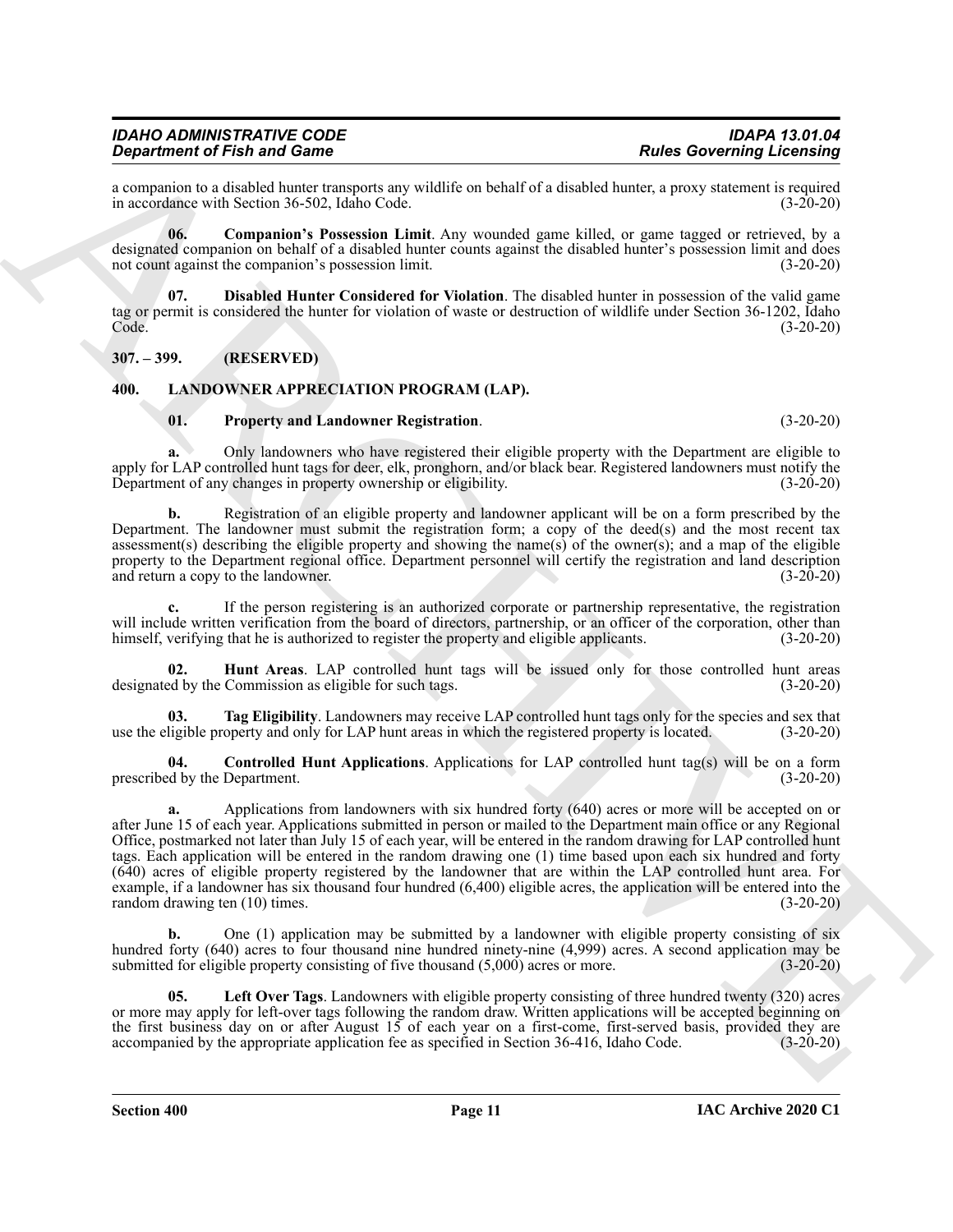#### <span id="page-11-4"></span>**06. Issuance of Controlled Hunt Tag(s)**. (3-20-20)

**a.** Once the Commission has determined the number of controlled hunt tags to be issued in any controlled hunt area, an additional ten percent  $(10%)$  of the number of controlled hunt tags may be issued as LAP tags. In subsequent years up to twenty-five percent (25%) of the number of controlled hunt tags may be issued only if the hunt is over subscribed by eligible LAP applicants. (3-20-20)

**b.** Where the number of LAP applicants exceeds the number of LAP controlled hunt tags available in an area, successful applicants will be determined by drawing. All eligible landowners in the drawing will be considered for one (1) tag before any landowner is eligible for a second tag. (3-20-20)

**c.** No more than two (2) LAP controlled hunt tags may be issued to any eligible landowner.

(3-20-20)

**Department of Fish and Game<br>
Universe Contribute Islam Register<br>
Scaling Scans Contribute Islam Register<br>
Scans Contribute Islam Register<br>
Scans Contribute Islam Register (Scans Contribute Contribute Islam Register For t d.** Only one (1) leftover LAP controlled hunt tag may be issued for eligible property consisting of between three hundred twenty (320) and six hundred thirty-nine (639) acres within a LAP controlled hunt area. Only one (1) LAP controlled hunt tag may be issued for eligible property consisting of between six hundred forty (640) and four thousand nine hundred ninety-nine (4,999) acres within a LAP controlled hunt area. One (1) additional controlled hunt tag may be issued to a landowner or designated agent(s) for eligible property in excess of five thousand (5,000) acres within a LAP controlled hunt area. No landowner or designated agent(s) is eligible to receive more than one (1) LAP controlled hunt tag for one (1) species in a calendar year. (3-20-20)

**e.** A successful landowner, corporate or partnership representative drawing a LAP controlled hunt tag may designate an eligible individual to whom the controlled hunt tag will be issued. (3-20-20)

**07. Sale or Marketing Unlawful**. It is unlawful to sell or market LAP controlled hunt tags. In addition to any statutory penalties, a violator of this provision will not be eligible to participate in the LAP program for three (3) years. (3-20-20)  $(3)$  years.  $(3-20-20)$ 

<span id="page-11-5"></span><span id="page-11-3"></span>**08. Application of Controlled Hunt Restrictions**. (3-20-20)

**a.** The restriction that applying for a moose, bighorn sheep, or mountain goat controlled hunt makes the applicant ineligible to apply for any other controlled hunt does not apply to persons who are otherwise eligible to apply for a LAP controlled hunt tag. (3-20-20) apply for a LAP controlled hunt tag.

<span id="page-11-6"></span>**b.** LAP controlled hunts are exempt from limits or quotas on nonresident tags. (3-20-20)

**c.** LAP controlled hunt tags are exempt from the one (1) year waiting periods for deer, elk and pronghorn controlled hunt applications under IDAPA 13.01.08, "Rules Governing the Taking of Big Game Animals," Section 257. (3-20-20)

**09. Special Restrictions**. Any person hunting with a LAP controlled hunt tag may hunt only within the boundaries described in the LAP controlled hunt area. Bag and possession limits set forth in IDAPA 13.01.08, "Rules Governing the Taking of Big Game Animals," Section 200, apply to holders of LAP controlled hunt tags. (3-20-20)

#### <span id="page-11-7"></span><span id="page-11-0"></span>**401. LANDOWNER APPRECIATION SEASONS.**

The Commission sets landowner appreciation seasons, including designation of controlled hunt areas and tag numbers, by proclamation, adopted and published in accordance with Section 36-105(3), Idaho Code. (3-20-20)

#### <span id="page-11-1"></span>**402. – 499. (RESERVED)**

### <span id="page-11-8"></span><span id="page-11-2"></span>**500. NONRESIDENT DEER AND ELK TAG OUTFITTER SET-ASIDE.**

<span id="page-11-9"></span>**01. Tags**. The following numbers of nonresident general hunt deer tags and nonresident general hunt elk tags will annually be set aside and reserved for sale to persons who have entered into an agreement to utilize the services of an outfitter licensed under Chapter 21, Title 36, Idaho Code. For each Hunting Season: (3-20-20)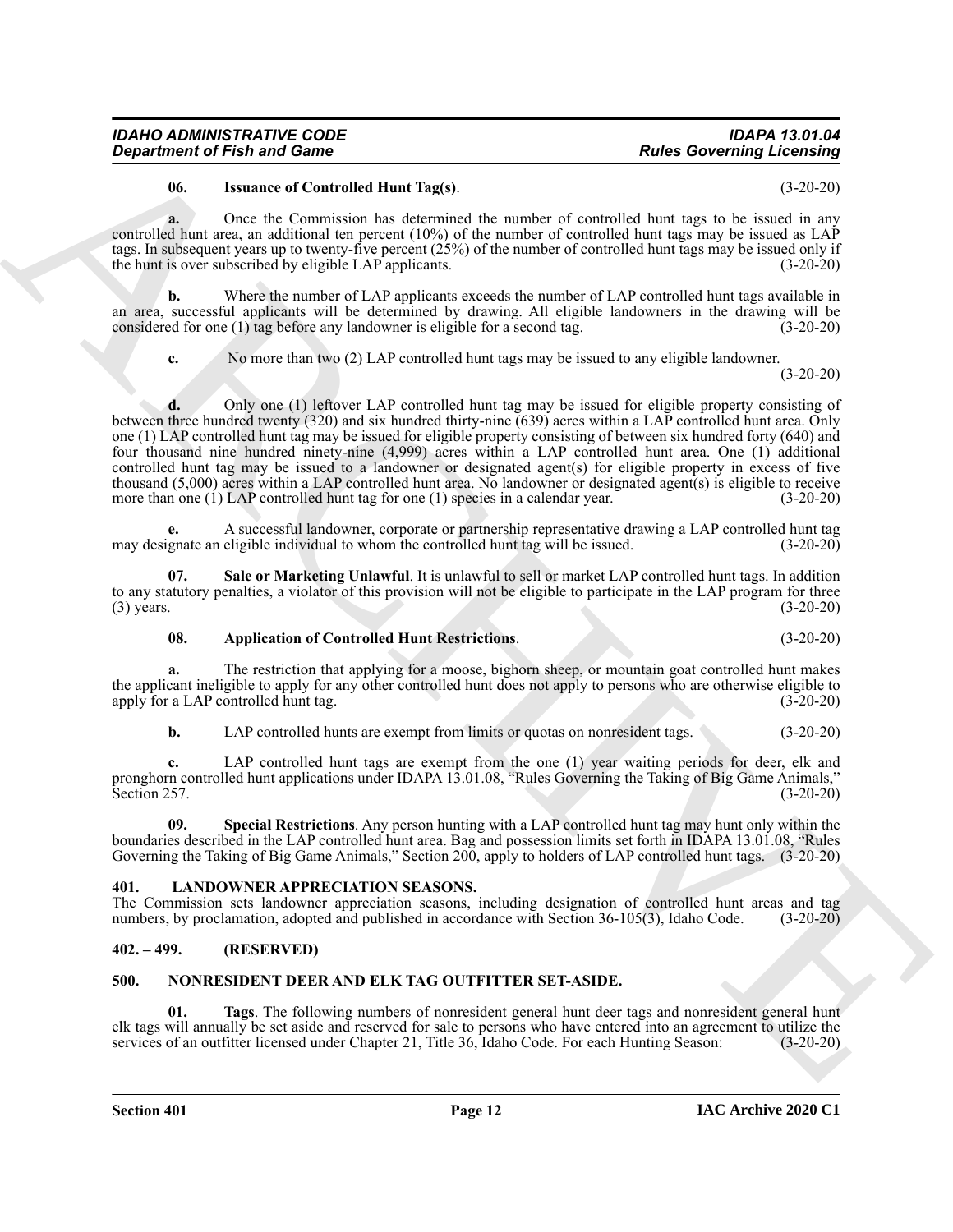**a.** One thousand nine hundred eighty-five (1,985) deer tags (the combined total of regular and White-<br>(3-20-20) tailed);  $(3-20-20)$ 

<span id="page-12-5"></span>**b.** Two thousand eight hundred (2,800) elk tags (the combined total of A and B tags for all zones).  $(12-22-20)$ T

**02. Restrictions**. Tags for use in general hunts will be sold on a first-come, first-serve basis through July 14 of each year. Application for purchase of these tags will be made by the outfitter for the nonresident on a form prescribed by the Department. The application shall be accompanied by the appropriate license fees and a certification by the outfitter that the nonresident has a contract to hunt with the outfitter making application.

(3-20-20)

<span id="page-12-6"></span>**03. Unsold Tags**. Any tags not sold by July 15 of each year will be sold by the Department to nonresidents on a first-come, first serve basis. (3-20-20)

# <span id="page-12-0"></span>**501. – 504. (RESERVED)**

# <span id="page-12-2"></span><span id="page-12-1"></span>**505. DEER AND ELK TAG ALLOCATION.**

<span id="page-12-3"></span>**01. Allocation of Tags for Capped General Hunt Units or Zones**. Pursuant to Section 36-408, Idaho Code, the Commission may allocate a number of deer and/or elk tags for use by hunters with signed agreements with licensed outfitters in units or zones with limited numbers of tags. The Commission may use this subsection or the allocated tag provisions of Section 36-408, Idaho Code, to allocate outfitter tags in capped general hunt units or zones. (3-20-20)

**Equation of Finit and Game<br>
Considering the Governing Licensing<br>
Undell,**  $R_{\text{eff}}$  **(1985) the two distribution of the state of the state of the state of the state of the state of the state of the state of the state of th a.** When the number of hunters in a general hunt unit or zone becomes restricted, the Department will calculate the initial number of allocated tags for each zone using the Idaho Outfitters and Guides Licensing Board's records of average historic use during the previous five (5) year period. Where it is biologically feasible, any reductions in the number of tags available within a zone that exceed twenty percent (20%) will be spread over a three (3) year period with a maximum reduction of fifty percent (50%) taken in the first year and twenty-five percent (25%) in the second year.  $(3-20-20)$ in the second year.

**b.** The allocation of tags will be calculated on a unit or zone basis. Any reduction or increase in hunting opportunities will be proportionate among non-outfitted hunters and outfitted hunters, and will be proportionate among resident and non-resident hunters; EXCEPT where such reduction would result in an allocation of greater than twenty-five percent (25%) for non-resident hunters, the Commission may reduce the allocation for non-resident hunters to a percentage of not less than twenty-five percent (25%). (3-20-20)

<span id="page-12-4"></span>**02. Allocation of Tags for Controlled Hunt Areas**. The Commission may only allocate outfitter tags in controlled hunt areas with historic licensed deer and/or elk outfitted area(s). Hunt application and eligibility rules will apply to allocated tags in controlled hunts. (3-20-20)

The number of outfitter allocated tags will be in addition to the number of tags authorized by the in each controlled hunt area with historic licensed deer and/or elk outfitter areas. (3-20-20) Commission within each controlled hunt area with historic licensed deer and/or elk outfitter areas.

**b.** A person is not eligible to apply for an outfitter allocated controlled hunt unless that person has a written agreement with an outfitter licensed in the hunt area. Successful applicants of an outfitter allocated controlled hunt must hunt with an outfitter licensed for the hunt area. The outfitter must purchase the successful applicant's controlled hunt tag by August 20. (3-20-20)

**c.** Successful applicants who do not want to participate in the outfitted hunt may decline the hunt upon written notification to the Department. Those declining the hunt will then be eligible to participate in a general season or leftover controlled hunt. Those drawing an outfitted controlled hunt and then declining the controlled hunt will be subject to any applicable waiting period under IDAPA 13.01.08, "Rules Governing the Taking of Big Game<br>Animals," Section 257. (3-20-20) Animals," Section 257.

**d.** Successful applicants that do not secure the services of an Idaho licensed outfitter and have not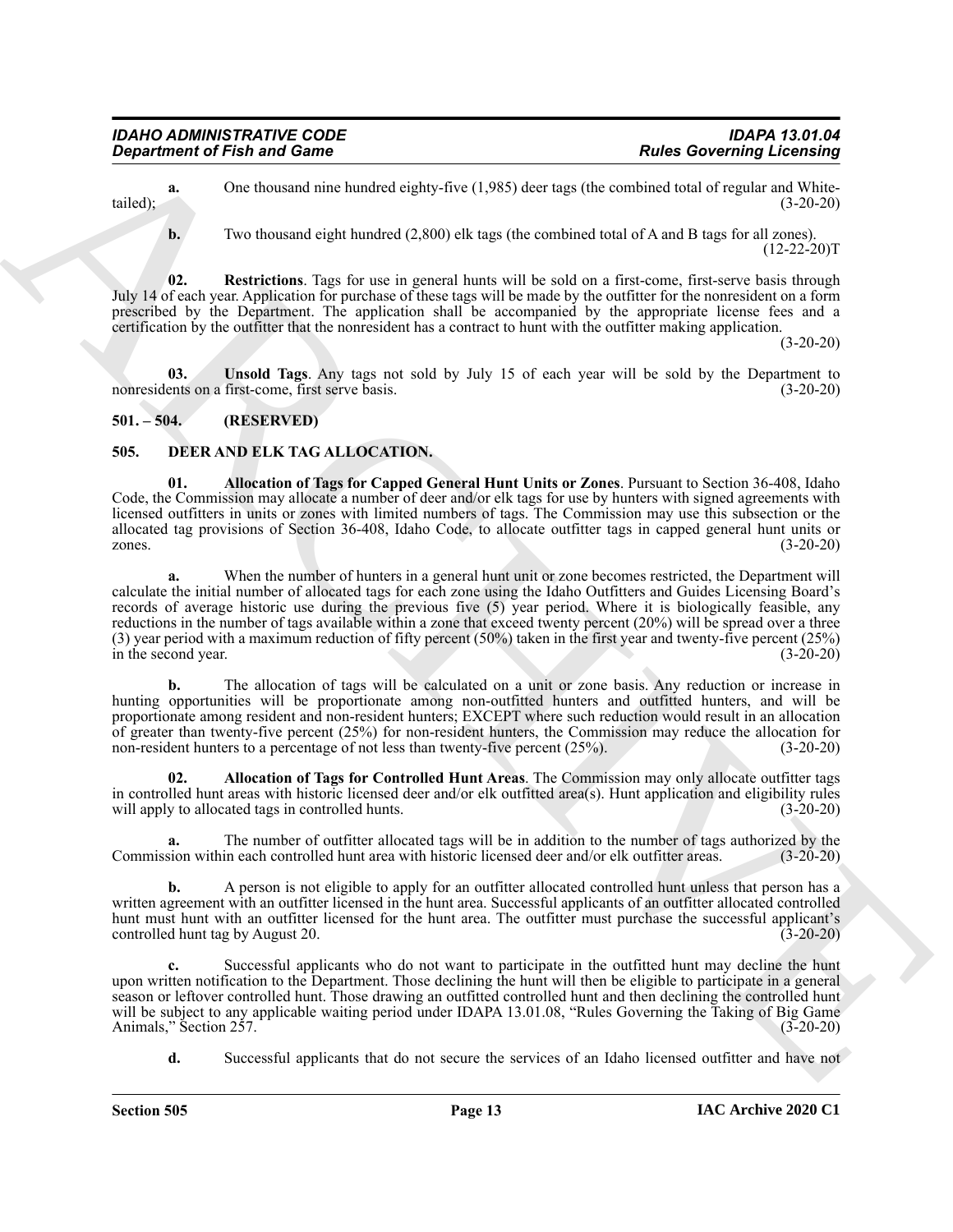| <b>IDAHO ADMINISTRATIVE CODE</b>   | <b>IDAPA 13.01.04</b>            |
|------------------------------------|----------------------------------|
| <b>Department of Fish and Game</b> | <b>Rules Governing Licensing</b> |

purchased the controlled hunt tag by August 20 will forfeit the opportunity to purchase a controlled hunt tag. The forfeited controlled hunt tag will then be listed as a leftover controlled hunt tag. The Department will inform the Idaho Outfitters and Guides Board that a leftover controlled hunt tag is available. After securing a client, the outfitter(s) may then purchase the leftover controlled hunt tag at a Department office. (3-20-20)

The Commission may use this subsection or the allocated tag provisions of Section 36-408, Idaho outfitter tags in controlled hunt areas: (3-20-20) Code, to allocate outfitter tags in controlled hunt areas:

i. No less than one (1) tag and no more than three percent (3%) of the total tags; or (3-20-20)

ii. A number based on the average historic use during the previous five (5) year period to be rounded up when a decimal equals or exceeds zero point six  $(0.6)$  and rounded down when a decimal is less than zero point six  $(0.6)$ ; or  $(3-20-20)$  $(0.6)$ ; or  $(3-20-20)$ 

iii. An unlimited number of allocated tags or a number of allocated tags based on historic use as alternatives only for controlled hunt areas with limited nonresident tags and unlimited resident tags; or (3-20-20)

<span id="page-13-5"></span><span id="page-13-3"></span>iv. No tags will be allocated. (3-20-20)

# <span id="page-13-0"></span>**506. DEER AND ELK OUTFITTER ALLOCATED TAG.**

**Singularized CP S and CB and CP S and CP set and CP set and CP set and CP set and CP set and CP set and CP set a<br>
purchase of the set and CP set al. (1) A studied and CP set al. (1) A studied and CP set al. (1) CP set al 01. Distribution of Outfitter Allocated Tags**. Allocated tags will be sold by the Department, as designated by Section 36-2107, Idaho Code, and IDAPA 25.01.01, "Rules of Idaho Outfitters and Guides Licensing Board," to hunters with signed agreements with licensed outfitters in those zones with a cap on the number of tags sold and in outfitter allocated controlled hunts. Application for the purchase of allocated tags will be made by the outfitter for the hunter on a form prescribed by the Department. The application shall be accompanied by the appropriate license fees and a certification by the outfitter that the hunter has a signed agreement to hunt with the outfitter making application. (3-20-20)

<span id="page-13-4"></span>**02. Designated Buyers**. Purchasers of allocated tags who return their unused tag and a notarized affidavit stating that the tag buyer has not hunted may designate another person to purchase a replacement tag. If the original buyer does not make a designation, the outfitter may make the designation. The designated buyer must pay the regular fee for the replacement tag. (3-20-20)

<span id="page-13-6"></span>**03. Unsold Tags**. Any allocation tags not sold by August 1 of each year will be sold by the Department on a first-come, first-served basis. (3-20-20)

#### <span id="page-13-1"></span>**507. – 549. (RESERVED)**

#### <span id="page-13-7"></span><span id="page-13-2"></span>**550. NONRESIDENT DEER AND ELK TAG QUOTAS.**

**01.** General Hunt Tag Quotas. The following number of general hunt tags will be set aside annually ved for sale to nonresidents: (12-1-20) and reserved for sale to nonresidents:

<span id="page-13-9"></span>**a.** Fourteen thousand (14,000) total deer tags (regular and white-tailed deer tags); (3-20-20)

**b.** Twelve thousand eight hundred fifteen (12,815) total elk tags (A and B tags); (3-20-20)

**c.** One thousand five hundred (1,500) white-tailed deer tags, available only upon sell out of deer tags ed in Subsection 550.01.a. (3-20-20) referenced in Subsection 550.01.a.

**02. Disabled American Veteran Hunt Tag Quotas**. The following number of disabled American veteran general hunt tags will be set aside annually and reserved for sale to eligible nonresidents. (12-1-20)T

<span id="page-13-8"></span>**a.** Five hundred (500) total disabled American veteran deer tags (regular and white-tailed deer tags);  $(12-1-20)T$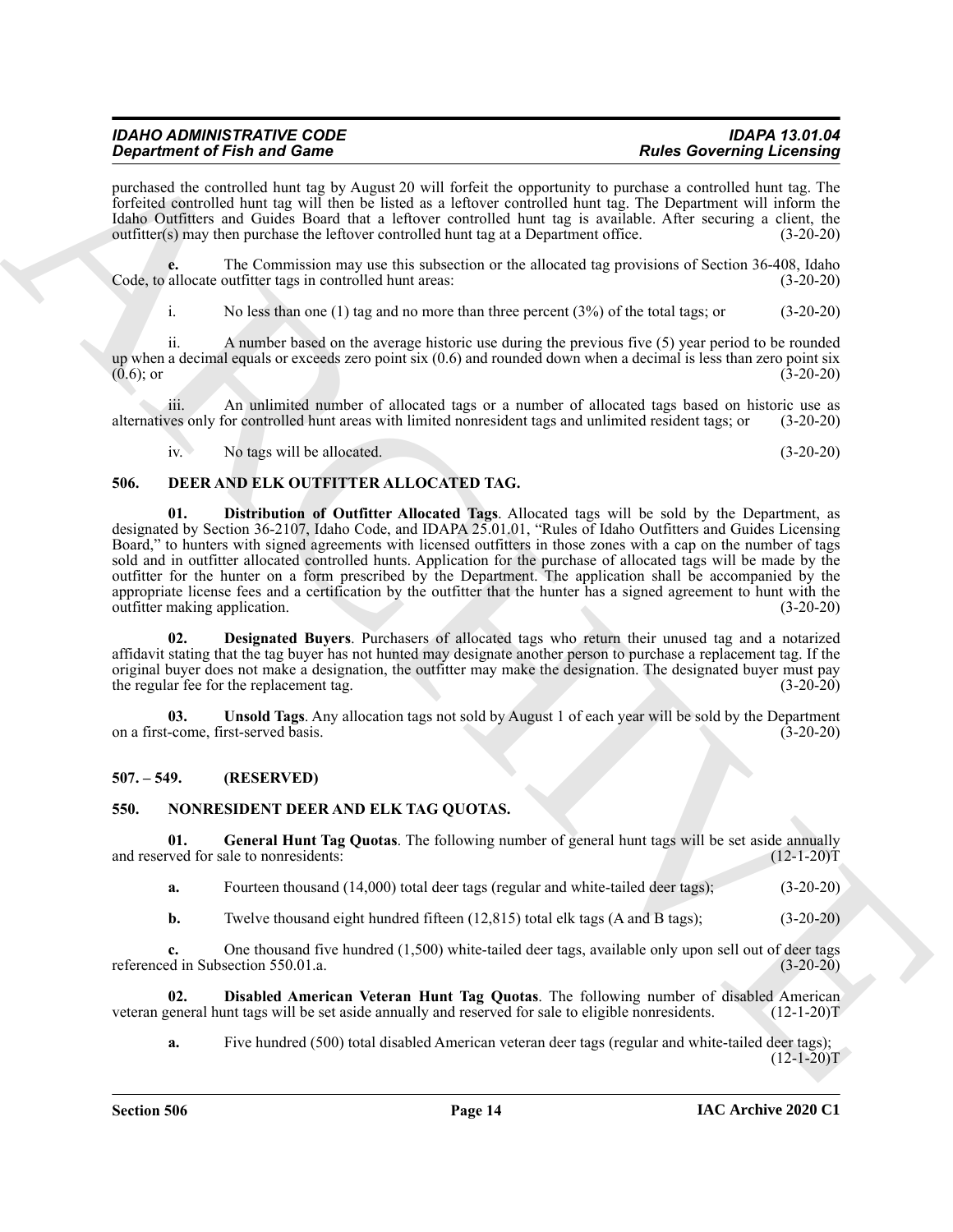<span id="page-14-4"></span>**b.** Three hundred (300) total disabled American veteran elk tags (A and B tags). (12-1-20)T

**03. Exceptions**. Tag sales to the following persons will not be counted in the quotas in Section 550 of these rules: (12-1-20)T

**a.** Unqualified Residents: Persons who have moved into Idaho and by notarized affidavit show proof of their intent to become bona fide Idaho residents but are not yet qualified to purchase a resident license. (3-20-20)

**b.** Designated Buyers of unused nonresident tags to which the quota has already applied: an unused nonresident general hunt deer or elk tag, accompanied by a notarized affidavit stating that the tag buyer has not hunted, may be designated to another nonresident for purchase at the regular tag price, by the original buyer or an outfitter or guide retained by the original buyer, or absent such designation, may be sold by the Department on a firstcome, first-serve basis. (3-20-20)

| $c_{\cdot}$    | Holders of resident lifetime license certificates who are no longer Idaho residents. | $(3-20-20)$  |
|----------------|--------------------------------------------------------------------------------------|--------------|
| $\mathbf{d}$ . | Holders of nonresident junior mentored tags.                                         | $(12-1-20)T$ |

#### <span id="page-14-0"></span>**551. – 559. (RESERVED)**

# <span id="page-14-8"></span><span id="page-14-1"></span>**560. SALE OF UNSOLD NONRESIDENT DEER AND ELK TAGS AS SECOND TAGS.**

Any nonresident deer or elk tags unsold on or after August 1 may be sold to residents and to nonresidents as a second tag, at the nonresident deer or elk tag price. All privileges and restrictions associated with the use of such nonresident tags will apply equally to tag buyers that are residents. (3-20-20)

#### <span id="page-14-2"></span>**561. – 600. (RESERVED)**

#### <span id="page-14-5"></span><span id="page-14-3"></span>**601. REFUNDS TO NONRESIDENTS.**

<span id="page-14-7"></span>The Department will not refund any fee for any nonresident license (as defined in Section 36-202(aa), Idaho Code), except as follows, and provided the refund request is in writing, is accompanied by the original license and tag, and is received or postmarked on or before December 31 of the calendar year in which the license was valid. (3-20-20)T

**Expansion of Fish and Games**<br>
The summarized DNN total distribution vectors when (A and D and Constraint) Licensing<br>
the resulting Tree and CNN total distribution vectors when the line of the summarized process of the Fi **01. Refund**. Nonresident general or controlled hunt deer or elk tag fees and hunting license fees may be refunded due to the death of licensee; illness or injury of licensee that totally disabled the licensee for the entire length of any applicable hunting season; or military deployment of licensee due to an armed conflict; as substantiated by death certificate, published obituary, written justification by a licensed medical doctor, copy of military orders, or similar documentation. The hunting license fee will not be refunded if it was used to apply for any controlled hunt or to purchase a turkey, mountain lion, or bear tag. The amount refunded will be the amount of the applicable deer or elk tag and hunting license fees, less all issuance fees and a fifty dollar (\$50) processing fee. (3-20-20) tag and hunting license fees, less all issuance fees and a fifty dollar (\$50) processing fee.

**02. Partial Refund**. Nonresident general and controlled hunt deer or elk tag fees may be partially refunded for a reason other than those in the preceding subsection based on the postmark date in the below table. The hunting license fee will not be refunded.

<span id="page-14-6"></span>

| <b>Postmarked</b>          | <b>Percent of Tag Fee</b><br><b>Refunded</b> |
|----------------------------|----------------------------------------------|
| Before April 1             | 75%                                          |
| In April through June      | 50%                                          |
| In July and August         | 25%                                          |
| September through December | በ%                                           |

 $(3-20-20)$ T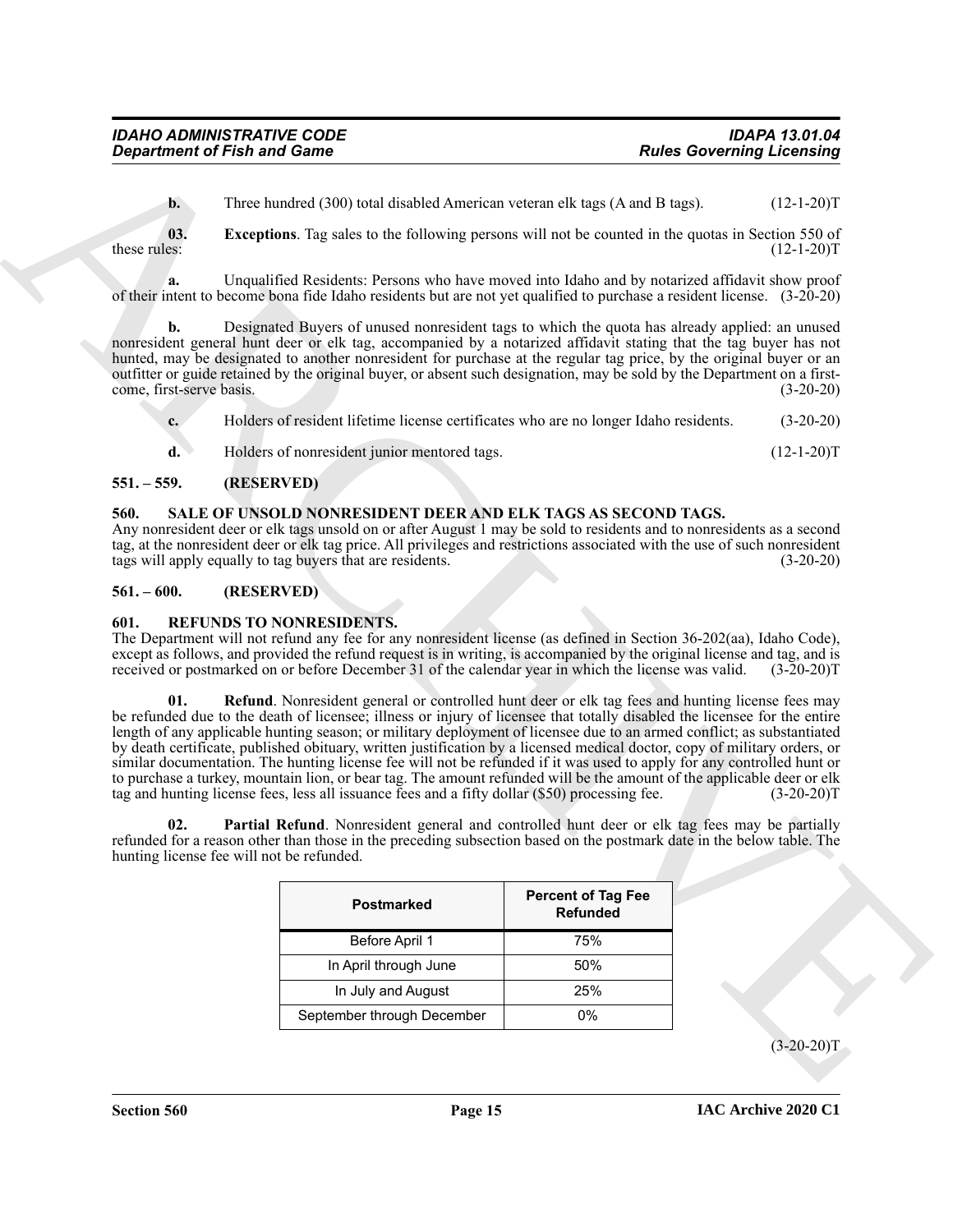#### *IDAHO ADMINISTRATIVE CODE IDAPA 13.01.04 Department of Fish and Game*

<span id="page-15-6"></span>**03.** Department Error. The Department will refund fees when it determines that a Department e made an error in the issuance of the license. (3-20-20) employee made an error in the issuance of the license.

#### <span id="page-15-7"></span><span id="page-15-0"></span>**602. SPECIAL MILITARY DEPLOYMENT REFUND AND RAIN CHECK.**

<span id="page-15-12"></span>**01. Special Refund and Rain Check**. This special refund and rain check rule applies to the appropriate calendar year hunting season. Because of military deployment, some persons will be unable to hunt big game animals for which they purchased tags. (3-20-20)

<span id="page-15-13"></span>**Special Refund and Rain Check Eligibility**. Holders of tags who can show in good faith they could not participate in hunting activities due to military deployment will be eligible for a refund or rain check for license and tags for the next calendar year hunting season as outlined in this rule. (3-20-20) license and tags for the next calendar year hunting season as outlined in this rule.

**03. Tag Options**. Holders of a general season or controlled hunt tag for deer, elk, moose, bighorn sheep, or mountain goat may request: (3-20-20)

<span id="page-15-14"></span>**a.** A refund of the hunting license and tag fee; (3-20-20)

**b.** A rain check for a hunting license and the same general or controlled hunt tag for the same species ext calendar year hunting season; or (3-20-20) for the next calendar year hunting season; or

**c.** For deer and elk only, an exchange in the calendar year for a general season tag for the same species or zone or area so long as tags are available in that area or zone. (3-20-20) in another zone or area so long as tags are available in that area or zone.

**04. Nonresident Bear or Mountain Lion Tags**. Holders of nonresident bear or mountain lion tags may request:

- <span id="page-15-10"></span>**a.** A refund of the hunting license and tag fee; or (3-20-20)
- <span id="page-15-9"></span><span id="page-15-8"></span>**b.** A rain check for a hunting license and tag for the next calendar year hunting season. (3-20-20)

**05. Ineligible to Request Tag Refund or Rain Check**. If the person hunts a species of wildlife before requesting a refund or rain check, then the tag fee for that species will not be refunded or eligible for a rain check for the next calendar year season. (3-20-20)

**06. Ineligible to Request License Fee Refund or Rain Check**. If the person hunts for any species during the applicable year before requesting a refund or rain check, then the hunting license fee will not be refunded or eligible for a rain check for the next calendar year season. (3-20-20)

<span id="page-15-15"></span><span id="page-15-11"></span>**07. Refunds Will Be for the Amount Paid**. All refunds will be for the amount the person paid for the hunting license or tag. (3-20-20)

**Equivalent of Finit and Construction** 1. Real Development will be shown in the state Governing Licensino<br>
and the state of the bigged of the state of the state of the state of the state of the state of the state of the s **08. Use of Department-Approved Form for Rain Check or Refund Request**. Requests for a refund or rain check under this section will be made on the Department-approved form (found on Idaho Fish and Game website at http://fishandgame.idaho.gov/) on or before December 31 of the calendar year in which the license and tags were valid, along with a copy of deployment papers, or a letter from their commanding officers stating the dates the individual was deployed for duty. Those requests received after this date will not be eligible for the special refund or rain check. (3-20-20)

#### <span id="page-15-1"></span>**603. – 699. (RESERVED)**

#### <span id="page-15-3"></span><span id="page-15-2"></span>**700. BIGHORN SHEEP AUCTION TAG.**

**01. Eligibility**. Only persons eligible to purchase an Idaho hunting license are eligible to bid on the sheep auction tag. (3-20-20) bighorn sheep auction tag.

<span id="page-15-5"></span><span id="page-15-4"></span>**02. Validity of Tag**. The Bighorn Sheep Auction Tag will be valid in Controlled Hunt Area 11 only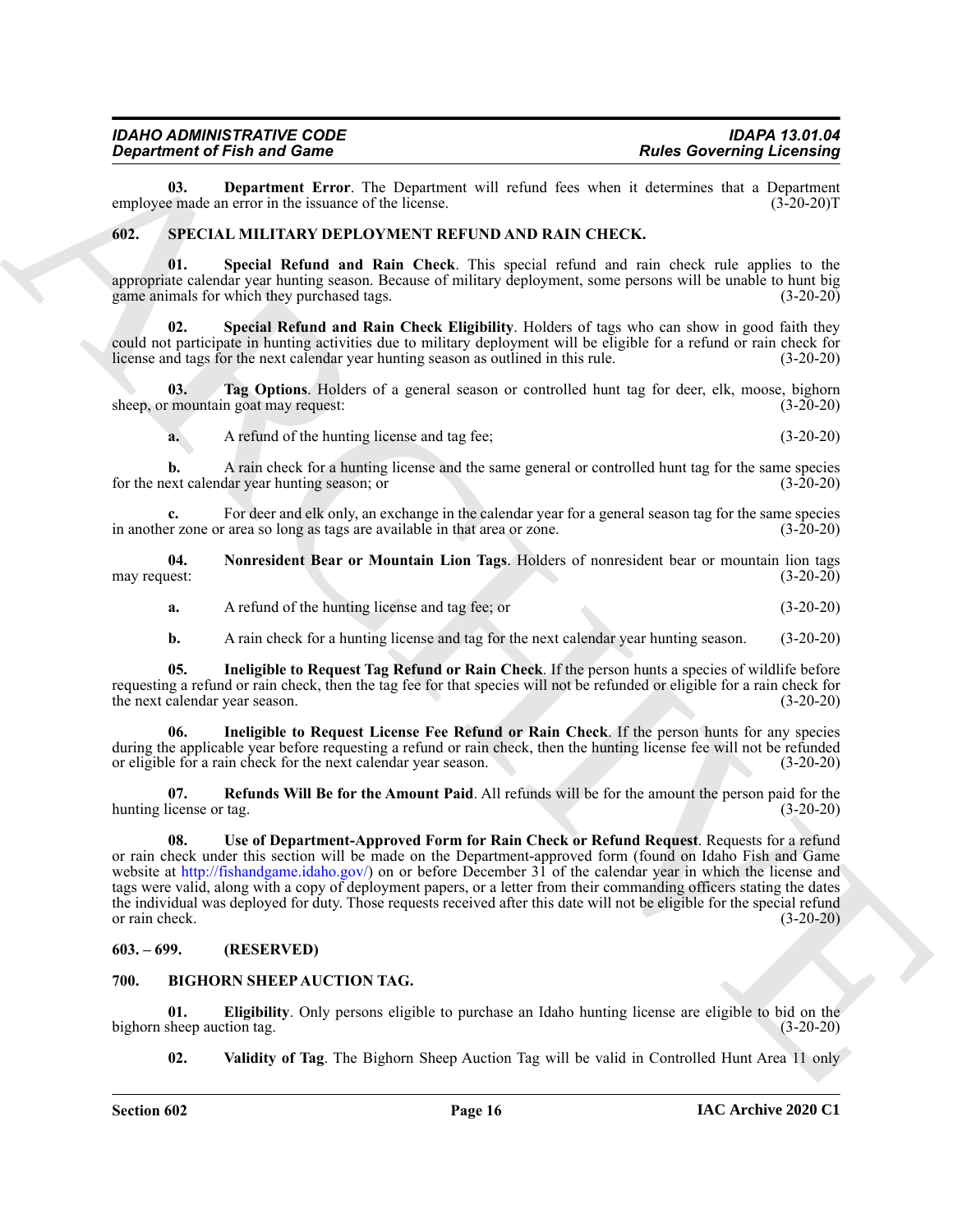during odd-numbered years and during even-numbered years when the Bighorn Sheep Lottery Tag holder chooses not to hunt in Controlled Hunt Area 11. not to hunt in Controlled Hunt Area 11.

#### <span id="page-16-2"></span>**03. License and Controlled Hunt Tag**. (3-20-20)

**a.** A hunting license and controlled hunt tag will be provided to the successful bidder from the net of the auction. (3-20-20) proceeds of the auction.

**b.** The successful bidder for the Bighorn Sheep Auction Tag must file a notarized affidavit within fifteen (15) days of the successful bid if the hunting license and tag are to be designated to another individual.

 $(3-20-20)$ 

<span id="page-16-1"></span>**04. Application of Big Game Rules**. All rules governing IDAPA 13.01.08, "Rules Governing the Taking of Big Game Animals," apply to the eligible and successful bidders other than as specified herein. (3-20-20)

No successful bidder is eligible to apply for a bighorn sheep controlled hunt tag the same year the Bighorn Sheep Auction Tag. (3-20-20) bidder is issued a Bighorn Sheep Auction Tag.

**b.** Bighorn sheep auction tag recipients are exempt from the once-in-a-lifetime restrictions on killing bighorn sheep.  $(3-20-20)$ 

#### <span id="page-16-3"></span><span id="page-16-0"></span>**701. GOVERNOR'S WILDLIFE PARTNERSHIP TAGS.**

**01. Application of Big Game Rules**. All rules in IDAPA 13.01.08, "Rules Governing the Taking of Big Game Animals," apply to recipients of Governor's Wildlife Partnership Tags other than as specified in this section.<br>(3-20-20) section. (3-20-20)

#### <span id="page-16-5"></span><span id="page-16-4"></span>**02. Eligibility**. (3-20-20)

**a.** Only persons eligible to purchase an Idaho hunting license are eligible to bid on a Governor's Wildlife Partnership Tag. (3-20-20)

**b.** A person is eligible to receive only one (1) Governor's Wildlife Partnership Tag in a calendar year.  $(3-20-20)$ 

**c.** There is no waiting period for eligibility for Governor's Wildlife Partnership Tags for elk, deer, or pronghorn. (3-20-20) pronghorn. (3-20-20)

**03.** Validity of Tag. Each Governor's Wildlife Partnership Tag is valid for one (1) designated species and within the timeframe and area prescribed by the Commission. (3-20-20) annually and within the timeframe and area prescribed by the Commission.

#### <span id="page-16-7"></span><span id="page-16-6"></span>**04. License and Controlled Hunt Tag**. (3-20-20)

**a.** A hunting license and controlled hunt tag will be provided to the successful bidder from the net proceeds of the Governor's Wildlife Partnership Tag auction. (3-20-20)

**b.** The successful bidder for a Governor's Wildlife Partnership Tag must file a notarized affidavit within fifteen (15) days of the successful bid if the hunting license and tag are to be designated to another individual.  $(3-20-20)$ 

Gradrian of Find and Connective Control in the United Sciences of the Connective Connective Connective Connective Connective Connective Connective Connective Connective Connective Connective Connective Connective Connecti **c.** If a recipient of a Governor's Wildlife Partnership Tag draws a controlled hunt tag for that species for the same year, the controlled hunt tag is voided and the tag fee will be refunded upon the return of the tag to the Department, unless the tag is a controlled depredation hunt tag or a controlled hunt extra tag. The recipient of a Governor's Wildlife Partnership Tag may purchase second, extra, or leftover tags if a holder of a controlled hunt tag for deer, elk, or pronghorn is allowed to do so under IDAPA 13.01.08, "Rules Governing the Taking of Big Game Animals." (3-20-20)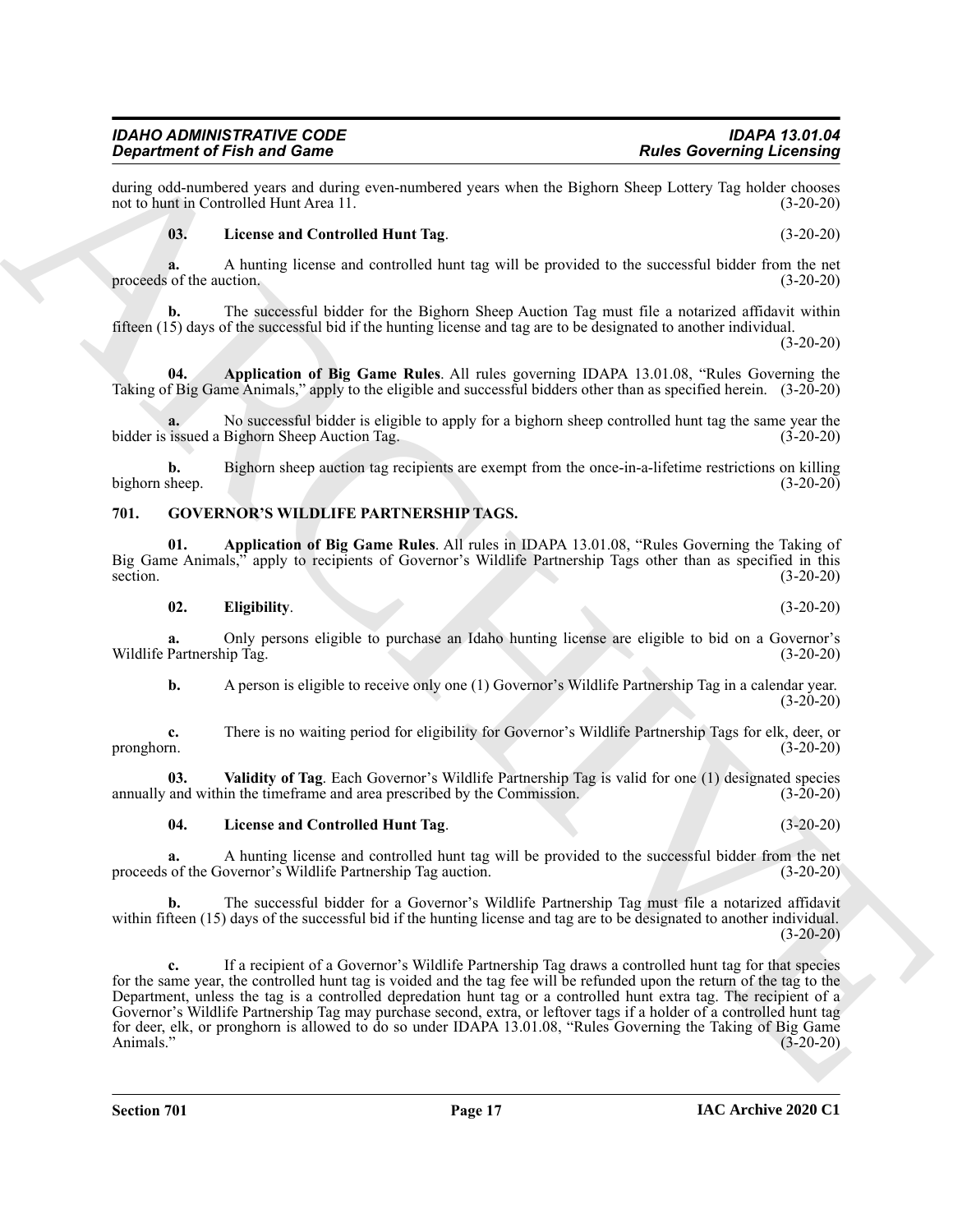**d.** Any person who receives a Governor's Wildlife Partnership Tag for bighorn sheep, mountain goat or moose, and who is otherwise eligible to apply for a deer, elk or pronghorn controlled hunt tag, and who draws such a tag, will be allowed to hunt for those species during the same year the Governor's Wildlife Partnership Tag is valid.  $(3-20-20)$ 

# <span id="page-17-0"></span>**702. – 799. (RESERVED)**

# <span id="page-17-1"></span>**800. BIGHORN SHEEP LOTTERY TAG.**

#### <span id="page-17-6"></span><span id="page-17-4"></span>**01. Eligibility**. (3-20-20)

**a.** Only persons eligible to purchase an Idaho hunting license are eligible to purchase tickets for the Bighorn Sheep Lottery Tag. "Tickets" for the Lottery Tag are hunt applications and are not transferable. A person may submit an application for another eligible individual. (3-20-20)

**b.** If any person is drawn for the Bighorn Sheep Lottery Tag and has already been drawn for a bighorn sheep controlled hunt tag for the same year, the controlled hunt tag will be voided and the tag fees refunded after return of the earlier drawn tag to the Department. The Lottery Tag is valid to hunt bighorn sheep in the year drawn.

 $(3-20-20)$ 

**02. Validity of Tag**. The Bighorn Sheep Lottery Tag will be valid in Controlled Hunt Area 11 only during even-numbered years and during odd-numbered years when the Bighorn Sheep Auction Tag holder chooses not to hunt in Controlled Hunt Area 11. not to hunt in Controlled Hunt Area 11.

**a.** A hunting license (if needed) and a controlled hunt tag will be provided to the eligible person or the Lottery Tag from the net proceeds. (3-20-20) drawn for the Lottery Tag from the net proceeds.

**b.** The Bighorn Sheep Lottery Tag will only be issued to the eligible person whose name appears on cation drawn for the tag, and will not be issued to another individual. (3-20-20) the application drawn for the tag, and will not be issued to another individual.

<span id="page-17-5"></span>**04. Application of Big Game Rules**. All rules in IDAPA 13.01.08, "Rules Governing the Taking of Big Game Animals," apply to Lottery Tag applicants and the Tag recipient, other than as specified herein. (3-20-20)

**a.** Bighorn Sheep Lottery Tag recipients are exempt from the once-in-a-lifetime restrictions on killing bighorn sheep. (3-20-20)

**b.** Any person who wins a Bighorn Sheep Lottery Tag, and who is otherwise eligible to apply for a deer, elk, or pronghorn controlled hunt tag and who has drawn such a tag, will be allowed to hunt for those species during the same year the Bighorn Sheep Lottery Tag is valid. (3-20-20) during the same year the Bighorn Sheep Lottery Tag is valid.

#### <span id="page-17-2"></span>**801. – 899. (RESERVED)**

# <span id="page-17-9"></span><span id="page-17-3"></span>**900. CHILDREN WITH SPECIAL NEEDS BIG GAME TAG.**

<span id="page-17-10"></span>**01. Availability**. The Department will make up to five (5) big game tags available for children with life threatening medical conditions each year. (3-20-20)

<span id="page-17-11"></span>**a.** Any of the five (5) big game tags described in Section 901 that has not been issued by July 15 each year may also be available for children with life threatening conditions. (3-20-20)

**Considered Find and Considered Find and Constant Tax Links Consider the Links Constant Tax Links Constant Tax Links Consider the state of the state of the state of the state of the state of the state of the state of the 02. Eligibility**. A special needs big game tag will only be issued to a resident or nonresident minor (seventeen (17) years of age or younger) with a life threatening medical condition as certified by a qualified and licensed physician, and who is sponsored by a qualified organization defined in Section 36-408(6), Idaho Code. Minimum age, hunter education, and license requirements are waived for individuals applying for or receiving a special needs big game tag. (3-20-20)

<span id="page-17-8"></span><span id="page-17-7"></span>**03. Tag**. (3-20-20)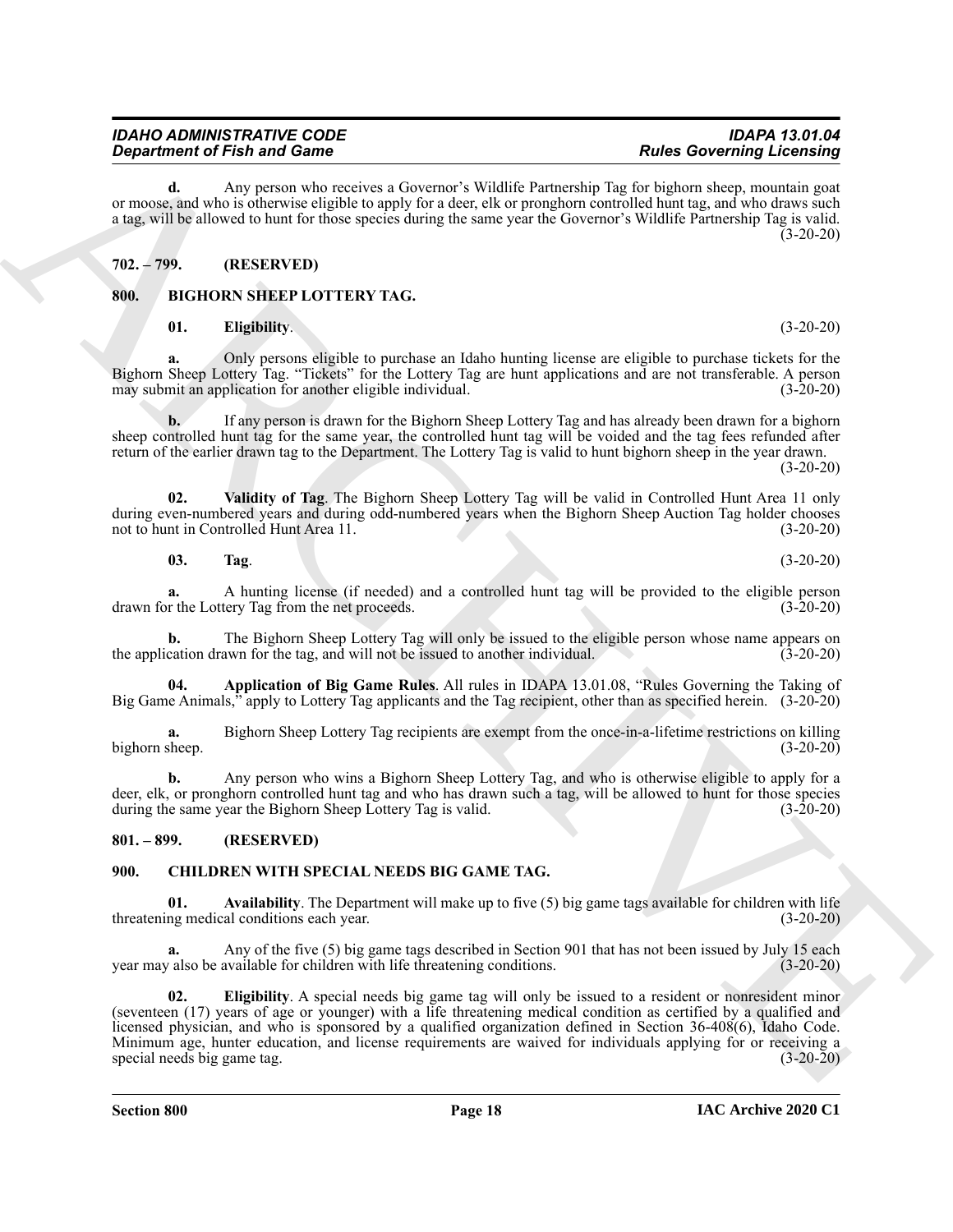<span id="page-18-5"></span>**03. Validity of Tag**. Each special needs tag will be valid for only one (1) of the following species: deer, elk, pronghorn, moose, black bear, or mountain lion. (3-20-20)

**a.** The special needs tag is valid in any open hunt, controlled or general, as provided by Commission proclamation, EXCEPT the use of the special needs tag is restricted from use in any Controlled Hunt with less than five (5) controlled hunt tags. (3-20-20) five  $(5)$  controlled hunt tags.

**b.** Applicants may only receive one (1) special needs tag in a lifetime.  $(3-20-20)$ 

**c.** In exercising hunting privileges, the recipient of a special needs tag must be accompanied by an adult in possession of a valid Idaho big game hunting license. (3-20-20)

<span id="page-18-1"></span>**04. Application**. Applications will be on a form as prescribed by the Department. (3-20-20)

**a.** Applications will only be considered from eligible nonprofit organizations. For drawing eligibility, the Department must receive an application between January 2 through January 31, inclusively, of the calendar year<br>for the hunt. (3-20-20) for the hunt.  $(3-20-20)$ 

**b.** Applications received by the Department after January 31 may be considered on a first-come basis if there are not sufficient eligible applications. (3-20-20)

<span id="page-18-4"></span><span id="page-18-2"></span>**c.** A copy of the nonprofit organization's IRS determination letter must accompany the application. (3-20-20)

**05. Fees**. All fees associated with applying for and receiving a special needs tag, including fees for any associated Disabled Persons Motor Vehicle Hunting Permit or Disabled Archery Permit, are waived. (3-20-20)

**06. Random Draw**. Eligible applications will be randomly drawn for tag issuance if the number of applications exceeds the number of tags available. (3-20-20)

<span id="page-18-3"></span>**07. Nonresident Tag Limitation**. Not more than one (1) special needs tag will be issued to a nonresident, unless there are insufficient applications for resident applicants. (3-20-20)

#### <span id="page-18-6"></span><span id="page-18-0"></span>**901. DISABLED VETERANS SPECIAL BIG GAME TAG.**

<span id="page-18-7"></span>**01. Availability**. The Department will make five (5) big game tags available for disabled veterans, of which two (2) tags will be designated to the Idaho Division of Veterans Services. (3-20-20)

**a.** Any of the five (5) big game tags described in Section 900 that has not been issued by July 15 each ralso be available for disabled veterans. year may also be available for disabled veterans.

<span id="page-18-8"></span>**02. Eligibility**. A disabled veterans special big game tag will only be issued to a disabled veteran, as certified by the Idaho Division of Veterans Services, who is sponsored by a qualified organization defined in Section 36-408(7), Idaho Code. (3-20-20)

**a.** A disabled veteran does not need a hunting license or hunter education to apply for or receive a disabled veterans special big game tag. (3-20-20)

<span id="page-18-9"></span>**b.** An individual may only receive one (1) disabled veterans special big game tag in a lifetime. (3-20-20)

**Experiment of Fish and Game**<br>
Considers determine a numerical metallity and the valid for each pose of the distortionary expected to the state of the state of the state of the state of the state of the state of the state **03. Validity of Tag**. Each disabled veterans special big game tag will be valid for only one (1) of the following species: deer, elk, pronghorn, moose, black bear, or mountain lion. The disabled veterans special big game tag will be valid for use in any general or controlled hunt open for that species, EXCEPT for those Controlled Hunts<br>with fewer than five (5) controlled hunt tags, as authorized by Commission proclamation. (3-20-20) with fewer than five (5) controlled hunt tags, as authorized by Commission proclamation.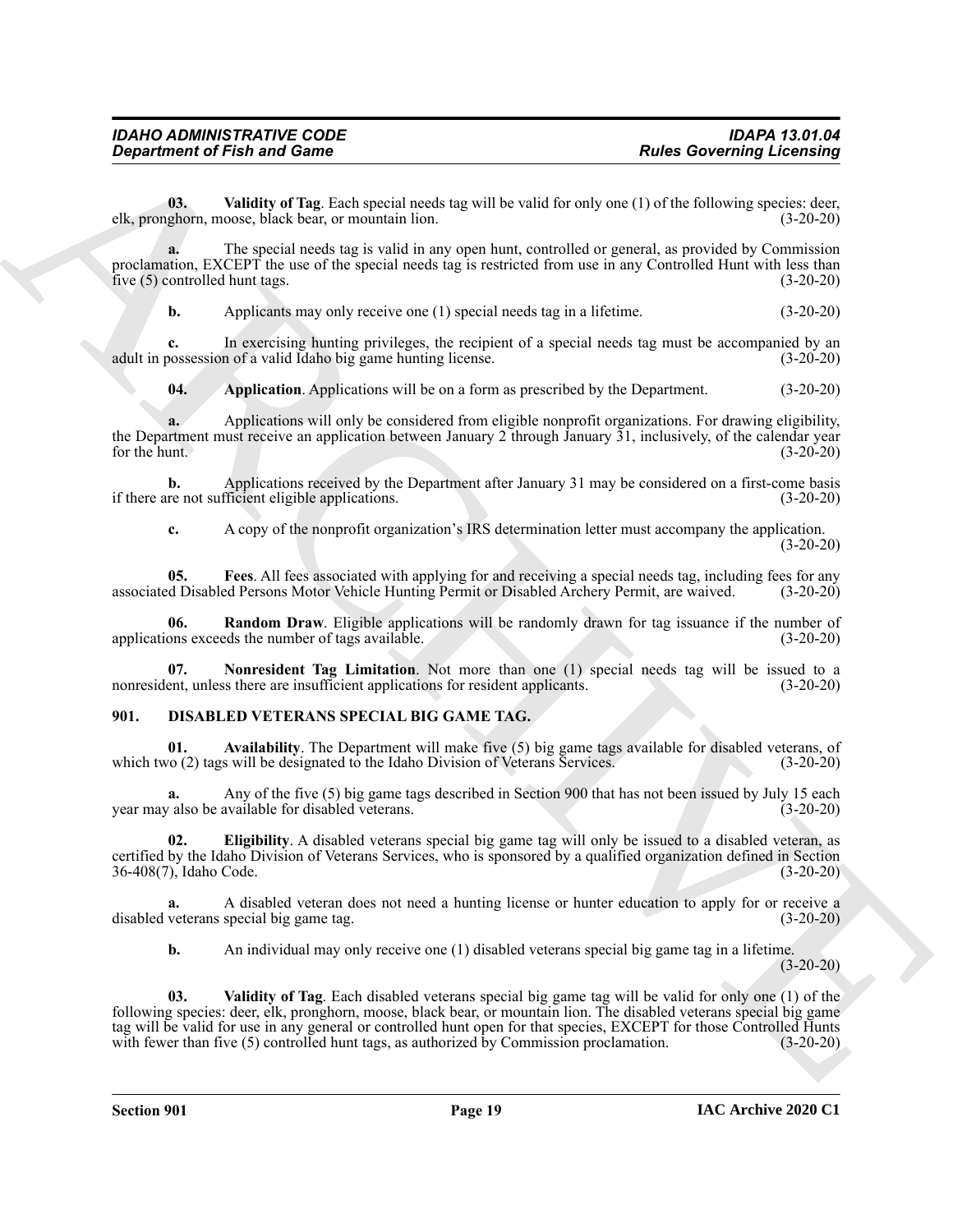| <b>IDAHO ADMINISTRATIVE CODE</b>   | <b>IDAPA 13.01.04</b>            |
|------------------------------------|----------------------------------|
| <b>Department of Fish and Game</b> | <b>Rules Governing Licensing</b> |

**a.** Applicants may only receive one (1) disabled veterans special big game tag in a lifetime. (3-20-20)

<span id="page-19-1"></span>**04. Application**. Applications will be on a form as prescribed by the Director. (3-20-20)

**Considered of Finite and Comes<br>
Applications are specified by the state of the state of the state of the state of the state of the state of the state of the state of the state of the state of the state of the state of t a.** Applications will only be considered from an eligible nonprofit organization or governmental agency. For drawing eligibility, the Department must receive the application between January 2 through January 31, inclusively, of the calendar year for the hunt. (3-20-20) inclusively, of the calendar year for the hunt.

**b.** Applications received by the Department after January 31 may be considered on a first come basis re not sufficient eligible applications. (3-20-20) if there are not sufficient eligible applications.

<span id="page-19-2"></span>**c.** A copy of the nonprofit organization's IRS determination letter must accompany the application. (3-20-20)

**05. Fees**. All fees associated with applying for and receiving a disabled veterans special big game tag, including any associated Disabled Persons Motor Vehicle Hunting Permit or Disabled Archer Permit, are waived. (3-20-20)

<span id="page-19-0"></span>**902. – 999. (RESERVED)**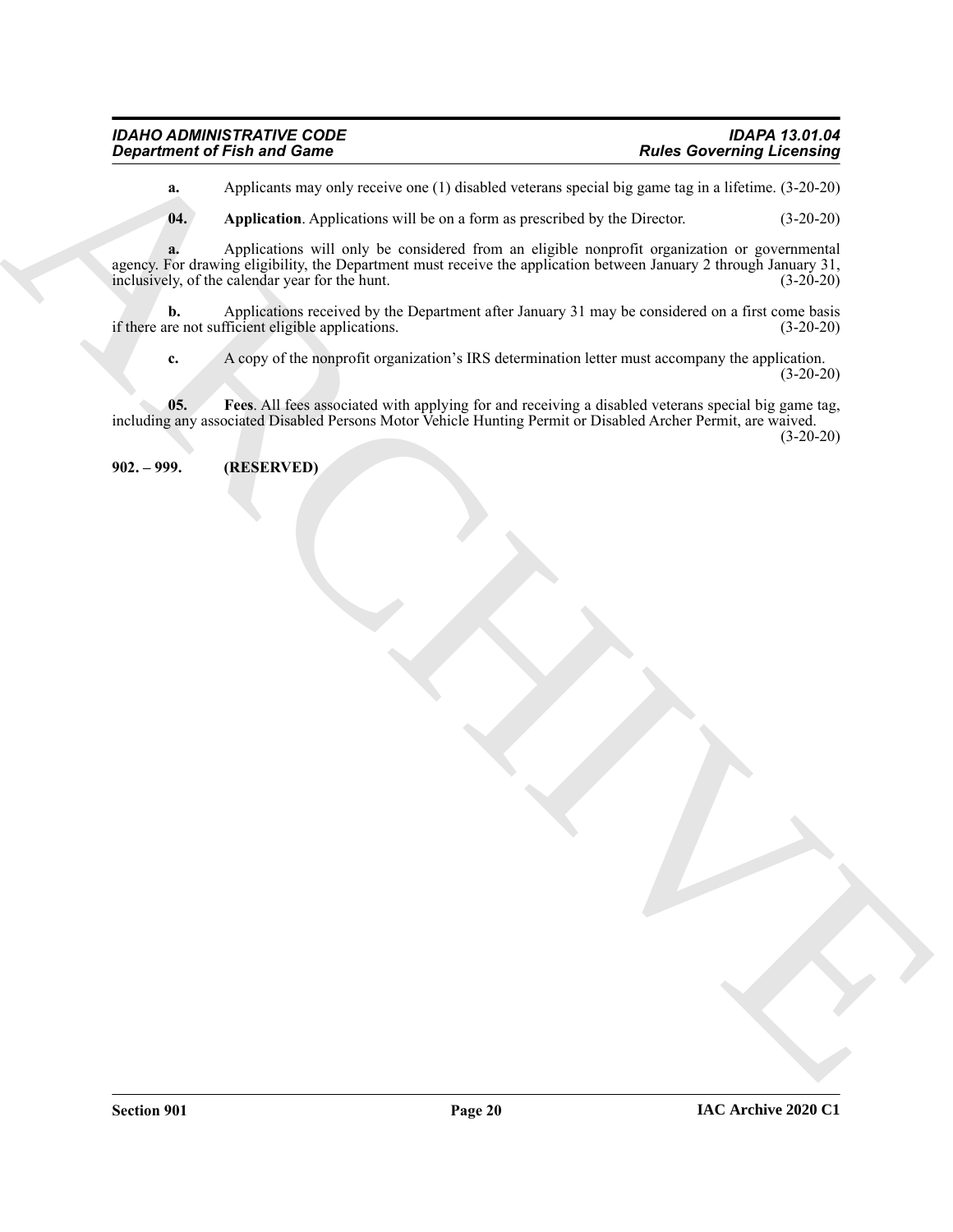# *Subject Index*

#### **A**

Authorization Number Pending Receipt of License 6 Authorization Number 6 Authorization Number Only Eligible for Certain Activities 7 Authorization Number Used in Lieu of License 7 Violation 7

#### **B**

Bighorn Sheep Auction Tag 16 Application of Big Game Rules 17 Eligibility 16 License & Controlled Hunt Tag  $17$ Validity of Tag 16 Bighorn Sheep Lottery Tag 18 Application of Big Game Rules 18 Eligibility 18 Tag 18 Validity of Tag 18

#### **C**

Certificate Holders Residing Out-Of-State 6 Effect of Subsequent Change in Residency 6 Validity 6 Certificate Non-Transferable 6 Children With Special Needs Big Game Tag 18 Application 19 Availability 18 Eligibility 18 Fees 19 Nonresident Tag Limitation 19 Random Draw 19 Validity of Tag 19

#### **D**

Deer & Elk Outfitter Allocated Tag 14 Designated Buyers 14 Distribution of Outfitter Allocated Tags 14 Unsold Tags 14 Deer & Elk Tag Allocation 13 Allocation of Tags for Capped General Hunt Units of Zones 13 Allocation of Tags for Controlled Hunt Areas 13 Defaced Or Altered Licenses Invalid 6 Definitions, IDAPA 13.01.04 4 Authorized Corporate

[A](#page-6-4)nd [C](#page-9-3)ontainer Process Pacific Marchives (Allies Container Container Container Container (Allies Container Container Container Container (Allies Container Container Container Container (Allies Container Container Container Representative 4 Blind Person 4 Disabled 4 Domicile 4 Eligible Property 4 Landowner 4 Permanent Disability 4 Physician 4 Resident 5 Disability Licenses 8 Attestation to Disability 8 Documentation for Eligibility 8 Disabled Archery Permit 9 Applications for Disabled Archery Permits 9 Disabled Archery Permits 9 Disabled Hunter & Companion Game Tags, Permits, & Limits 10 Accompanying the Disabled Hunter 10 Assistance of Disabled Hunter by Designated Companion 10 Companion's Possession Limit 11 Disabled Hunter Considered for Violation 11 Excepted From Game Tag or Game Permit Possession Only 10 Validation and Attachment of Tag 10 Written Statement of Designation 10 Disabled Persons Motor Vehicle Hunting Permits 9 Applications for Disabled Motor Vehicle Hunting Permits 9 Disabled Motor Vehicle Hunting Permits 9 Disabled Veterans Special Big Game Tag 19 Application 20 Availability 19 Eligibility 19 Fees 20 Validity of Tag 19 **F**

Foreign Exchange High School Students 8 Foreigners/Aliens In Idaho 8

#### **G**

Governor's Wildlife Partnership Tags 17 Application of Big Game

Rules 17 Eligibility 17 License & Controlled Hunt Tag 17 Validity of Tag 17

# **L**

Landowner Appreciation Program (LAP) 11 Application of Controlled Hunt Restrictions 12 Controlled Hunt Applications 11 Hunt Areas 11 Issuance of Controlled Hunt Tag(s)  $12$ Left Over Tags 11 Property & Landowner Registration 11 Sale or Marketing Unlawful 12 Special Restrictions 12 Tag Eligibility 11 Landowner Appreciation Seasons 12 Legal Authority 4 Licenses, Permits, And Tags For Lifetime License Certificate Holders 6 Licenses 6 Permits & Tags 6

### **N**

Nonresident Deer & Elk Tag Outfitter Set-Aside 12 Restrictions 13 Tags 12 Unsold Tags 13 Nonresident Deer & Elk Tag Quotas 14 Disabled American Veteran Hunt Tag Quotas 14 Exceptions 15 General Hunt Tag Quotas 14

**O** Obtaining Certificates Unlawfully 6

#### **P**

Purchasing Licenses For Others 5 Lifetime License Certificates 6 Nonresident Licenses 5 Resident Licenses 5

#### **R**

Reasonable Modification Permit For Special Weapon Hunting Seasons 9 Applications for Reasonable Modification Permits for Special Weapon Hunting Seasons 10 Reasonable Modification Permits for Special Weapon Hunting